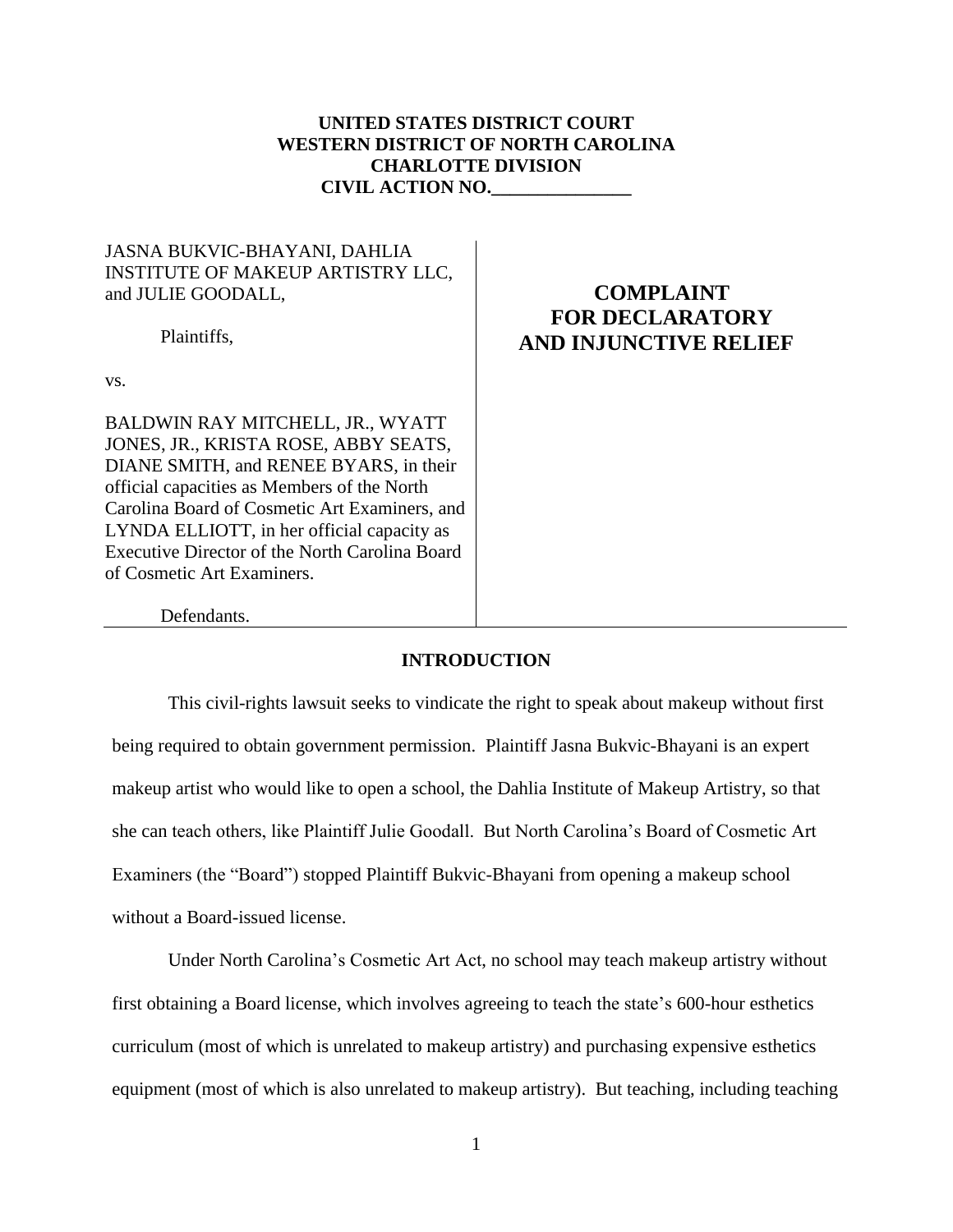about makeup, is speech. Accordingly, North Carolina's content-based prohibition of unlicensed makeup instruction violates the First Amendment.

#### **JURISDICTION AND VENUE**

1. Plaintiffs bring this lawsuit pursuant to the Civil Rights Act of 1871, 42 U.S.C. § 1983, for violations of their rights under the First and Fourteenth Amendments of the United States Constitution; 42 U.S.C. § 1988; and the Declaratory Judgments Act, 28 U.S.C. §§ 2201, 2202.

2. Plaintiffs seek injunctive and declaratory relief against enforcement of the North Carolina Cosmetic Art Act, N.C. Gen. Stat. §§ 88B-1 *et seq*., and regulations promulgated pursuant to that Act, 21 N.C. Admin. Code §§ 14A.0101 *et seq*., that violate Plaintiffs' First Amendment right to communicate about makeup artistry without first obtaining permission from the State of North Carolina.

3. This Court has jurisdiction over this action pursuant to 28 U.S.C. §§ 1331 and 1343.

4. Venue is proper in the United States District Court for the Western District of North Carolina pursuant to 28 U.S.C. § 1391(b). A substantial part of the events or omissions giving rise to Plaintiffs' claims occurred in Mecklenburg County, which is located in the Western District of North Carolina. *See* 28 U.S.C. § 113.

#### **PARTIES**

5. Plaintiff Jasna Bukvic-Bhayani is an adult resident of Mecklenburg County, North Carolina. Ms. Bukvic-Bhayani is a professional makeup artist who has attempted opening a makeup school, but was barred by Defendants. Were it not for North Carolina's cosmetology statute and regulations, her makeup school would be open today.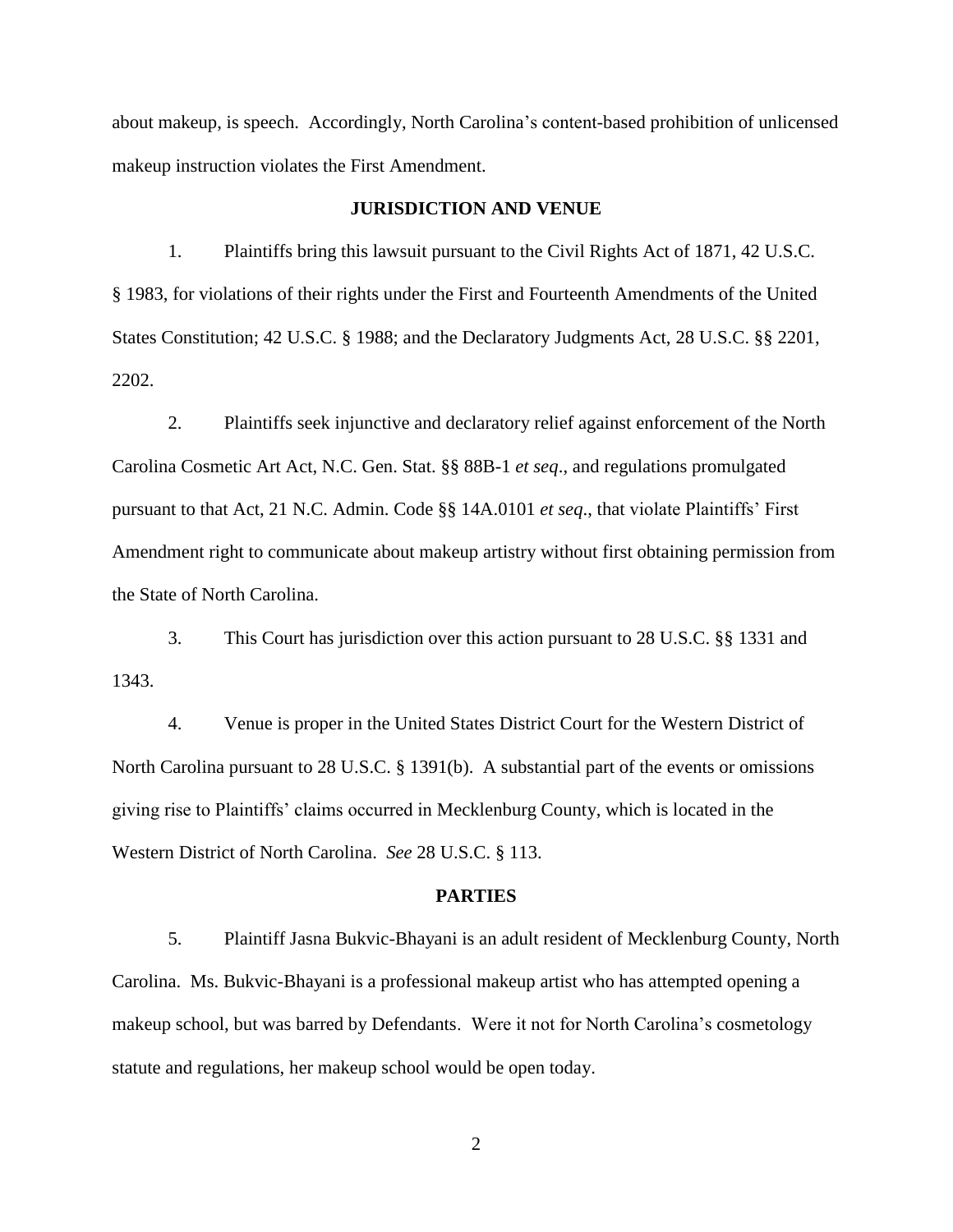6. Plaintiff Dahlia Institute of Makeup Artistry LLC is a limited liability company organized in North Carolina, with its primary place of business in Mecklenburg County, North Carolina. Were it not for North Carolina's cosmetology statute and regulations, the organization would, through its owner, Plaintiff Bukvic-Bhayani, teach makeup artistry to willing students in Mecklenburg County.

7. Plaintiff Julie Goodall is an adult resident of Mecklenburg County, North Carolina. Ms. Goodall currently enjoys performing makeup application as a hobby and, were it not for North Carolina's cosmetology statute and regulations, she would enroll at the Dahlia Institute of Makeup Artistry to hear Plaintiff Bukvic-Bhayani's lessons.

8. Defendant Lynda Elliott is the Executive Director of the North Carolina Board of Cosmetic Art Examiners, the agency responsible for enforcing the North Carolina Cosmetic Art Act, and is sued in her official capacity.

9. Defendants Baldwin Ray Mitchell, Jr., Wyatt Jones, Jr., Krista Rose, Abby Seats, Diane Smith, and Renee Byars are members of the North Carolina Board of Cosmetic Art Examiners and are sued in their official capacities.

#### **FACTUAL ALLEGATIONS**

### **Plaintiffs Bukvic-Bhayani Is An Expert Makeup Artist Who Wants to Teach Makeup Artistry At Her Own School**

10. Plaintiff Bukvic-Bhayani's passion for makeup artistry spans decades.

11. Makeup artistry includes the theory, technique, and application of makeup, and

encompasses a broad range of skills and techniques.

12. Makeup artistry does not include hair removal, facials, or skin care.

13. Before moving to the United States as a war refugee in 1998, Plaintiff Bukvic-

Bhayani studied makeup artistry at a school in Sarajevo, Bosnia.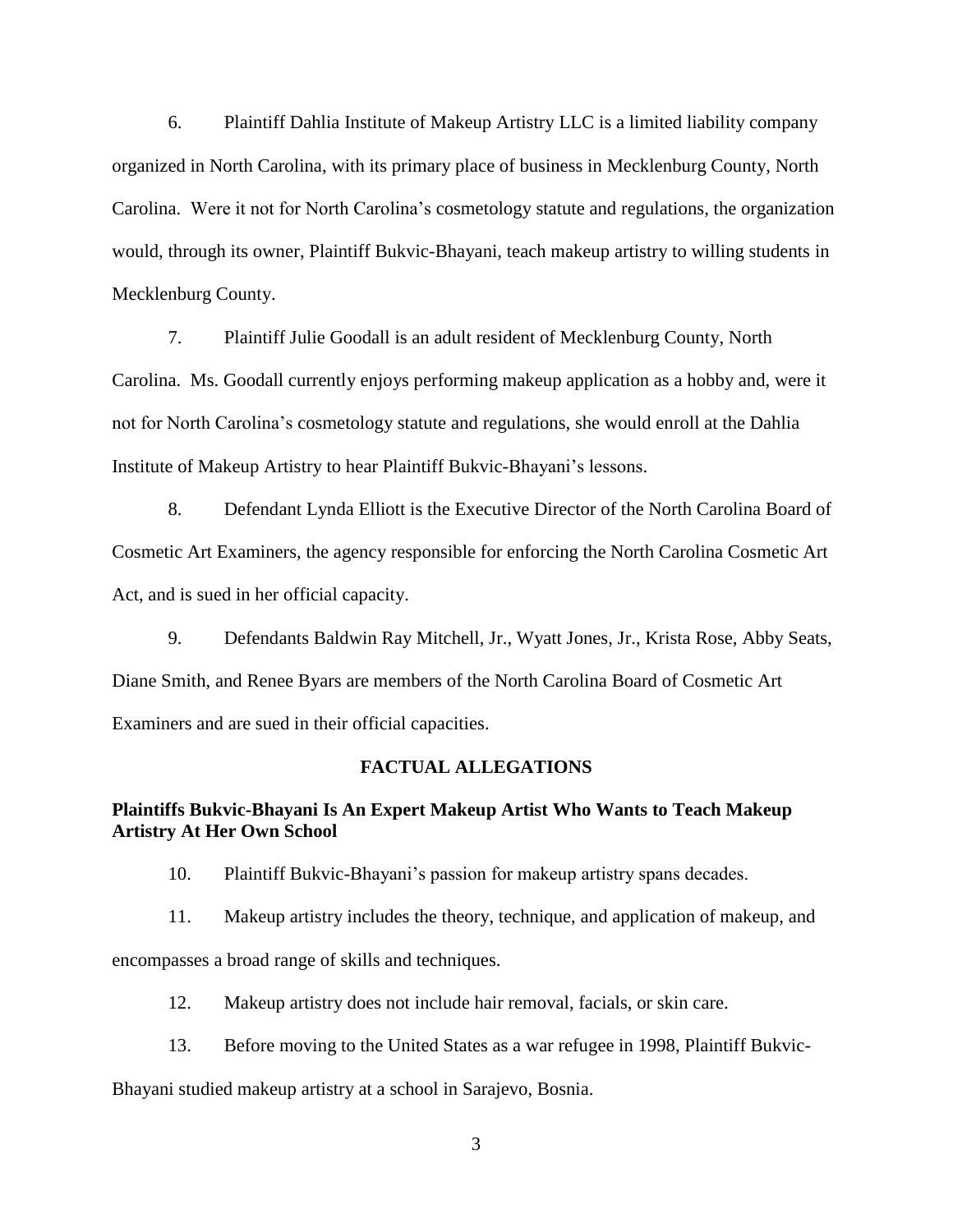14. Since 2010, Plaintiff Bukvic-Bhayani has been licensed as an esthetician in North Carolina. Accordingly, she is legally permitted to apply makeup for pay in the state.

15. The only reason Plaintiff Bukvic-Bhayani obtained an esthetician license is because she was legally required to do so in order to perform makeup artistry for a living.

16. In order to qualify for an esthetician license, Plaintiff Bukvic-Bhayani attended the Academy of Nail Technology and Esthetics and completed its state-mandated 600-hour esthetics curriculum.

17. Upon information and belief, the 600-hour esthetics curriculum Plaintiff Bukvic-Bhayani completed at the Academy of Nail Technology and Esthetics incorporated fewer than 10 hours of instruction in applying makeup.

18. Since 2012, Plaintiff Bukvic-Bhayani has practiced makeup artistry at her Charlotte business, Dream Lash Studio.

19. Within the past two years, Plaintiff Bukvic-Bhayani has made two appearances on WJZY—a Charlotte-area station operated by Fox Television Stations, LLC—to teach viewers makeup-application techniques.

20. In 2016, Plaintiff Bukvic-Bhayani decided to open a makeup school in order to communicate her knowledge about makeup for a fee.

21. In order to open a makeup school, Plaintiff Bukvic-Bhayani established the Dahlia Institute of Makeup Artistry LLC. The LLC is owned and operated by Plaintiff Bukvic-Bhayani alone. If the LLC were allowed to operate her desired makeup school—the Dahlia Institute of Makeup Artistry—Plaintiff Bukvic-Bhayani would teach there.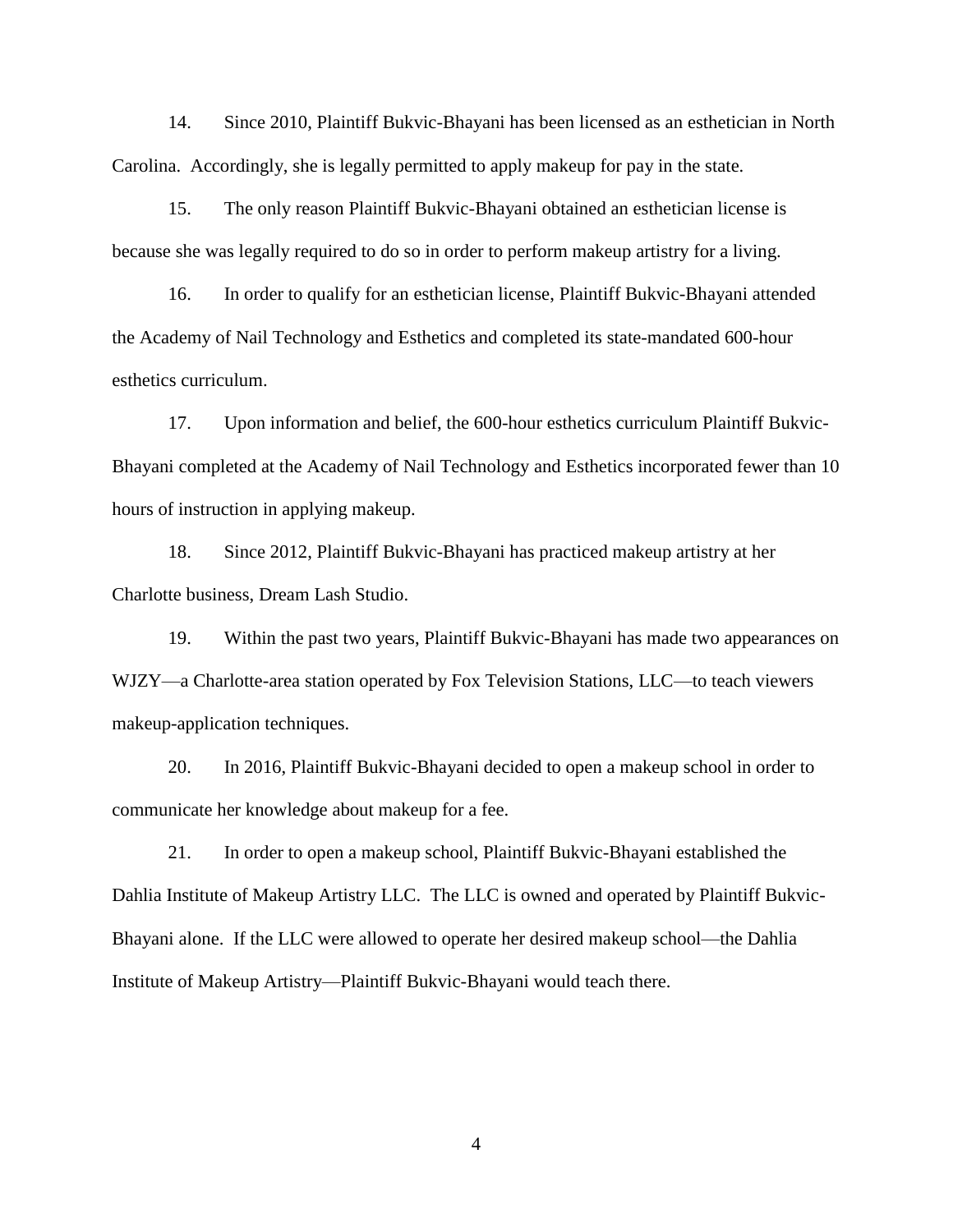22. Plaintiff Bukvic-Bhayani intends for the Dahlia Institute of Makeup Artistry to exclusively teach makeup artistry rather than any other topic, such as giving facials, removing superfluous hair, and performing skin care.

23. At the Dahlia Institute of Makeup Artistry, Plaintiff Bukvic-Bhayani intends to offer instruction in advanced color theory, different styles of makeup, different types of makeup, and different makeup-application techniques.

24. Plaintiff Bukvic-Bhayani intends for the Dahlia Institute of Makeup Artistry to fill a gap in the education market. Upon information and belief, schools currently operating in North Carolina—including schools licensed by the Board—teach very little about makeup application and do so at a beginner's level.

25. Upon information and belief, no schools currently operating in North Carolina including schools licensed by the Board—offer over 100 hours in makeup instruction.

26. Plaintiff Bukvic-Bhayani would like to offer two different programs—a 200-hour curriculum and a 500-hour curriculum—at the Dahlia Institute of Makeup Artistry. She would also offer specialized classes on topics like special-effects makeup.

27. For students who are already-licensed estheticians and want to learn about makeup artistry at a higher level than that provided by other schools, Plaintiff Bukvic-Bhayani would like to provide an advanced program at the Dahlia Institute of Makeup Artistry.

28. Plaintiff Bukvic-Bhayani would also like to teach hobbyists—unlicensed students who are interested in learning about makeup artistry, but not in practicing makeup artistry for pay or qualifying for North Carolina's Board-issued esthetician license—at the Dahlia Institute of Makeup Artistry.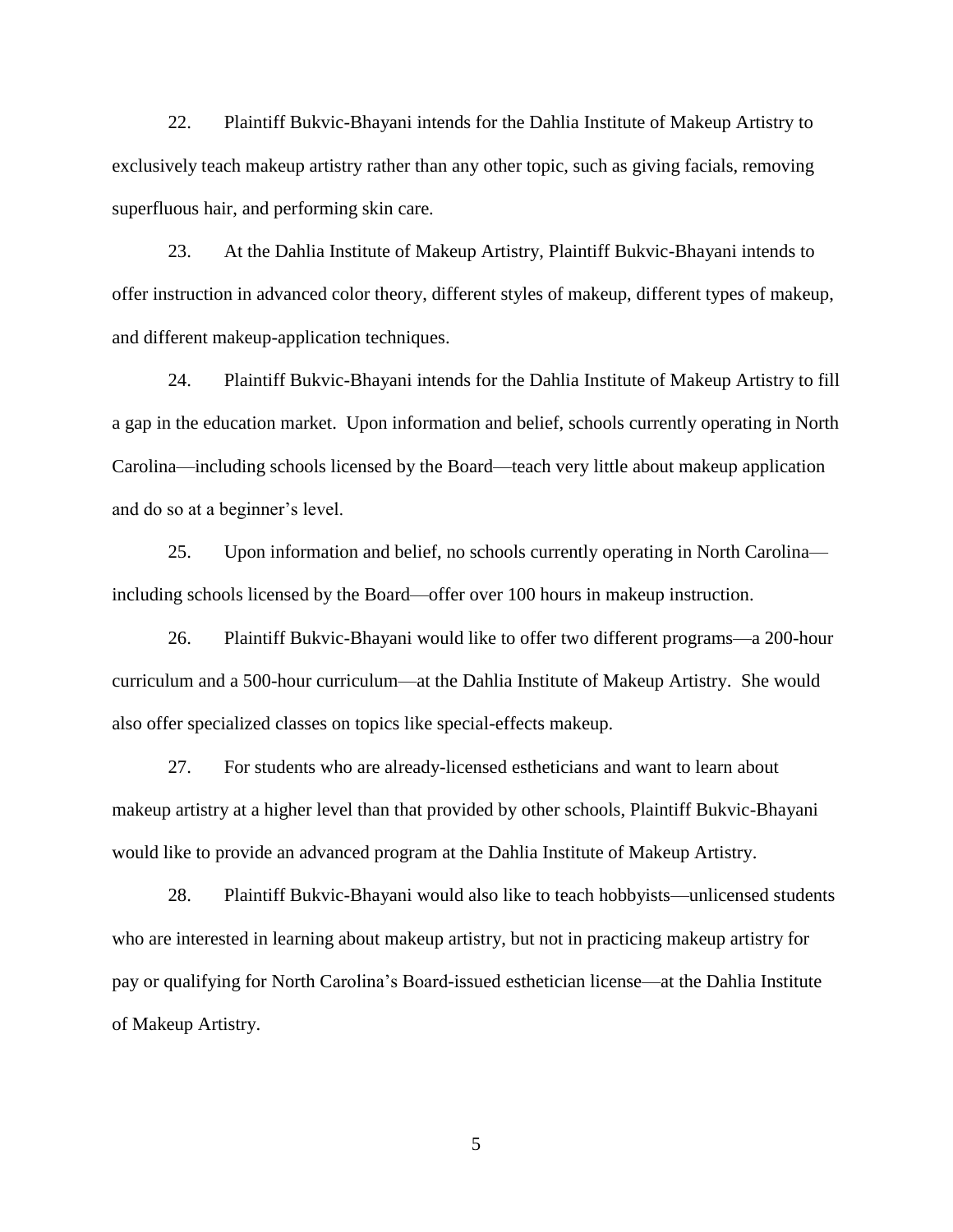29. Through classes at the Dahlia Institute of Makeup Artistry, Plaintiff Bukvic-Bhayani would like to teach makeup artistry both through lecturing students and by providing practical demonstrations on how to apply makeup. Through her lecture sessions and practical demonstrations, Plaintiff Bukvic-Bhayani plans to teach multiple students the same lessons simultaneously.

30. In preparation for opening a makeup school, Plaintiff Bukvic-Bhayani has developed lesson plans, assembled makeup materials, and prepared written handouts that she would distribute with lectures.

31. In fall 2016, Plaintiff Bukvic-Bhayani announced her plans to open a Charlotte makeup school over Facebook.

32. Immediately after she announced plans to open a makeup school, six students told Plaintiff Bukvic-Bhayani that they were interested in enrolling at her school.

33. Plaintiff Bukvic-Bhayani does not hold herself out as an esthetician instructor.

34. Plaintiff Bukvic-Bhayani has never advertised the Dahlia Institute of Makeup Artistry as an esthetics school or purported to offer classes that would satisfy any of North Carolina's requirements for obtaining a Board-issued esthetician license.

35. No prospective student could reasonably believe that courses offered at the Dahlia Institute of Makeup Artistry or by Plaintiff Bukvic-Bhayani would satisfy any of North Carolina's requirements for obtaining a Board-issued esthetician license.

36. Plaintiff Dahlia Institute of Makeup Artistry LLC is a separate entity from Plaintiff Bukvic-Bhayani's other business, Dream Lash Studio (which is not a party to this lawsuit), and Plaintiff Bukvic-Bhayani wants to operate the Dahlia Institute of Makeup Artistry at a different address from where Dream Lash Studio is located.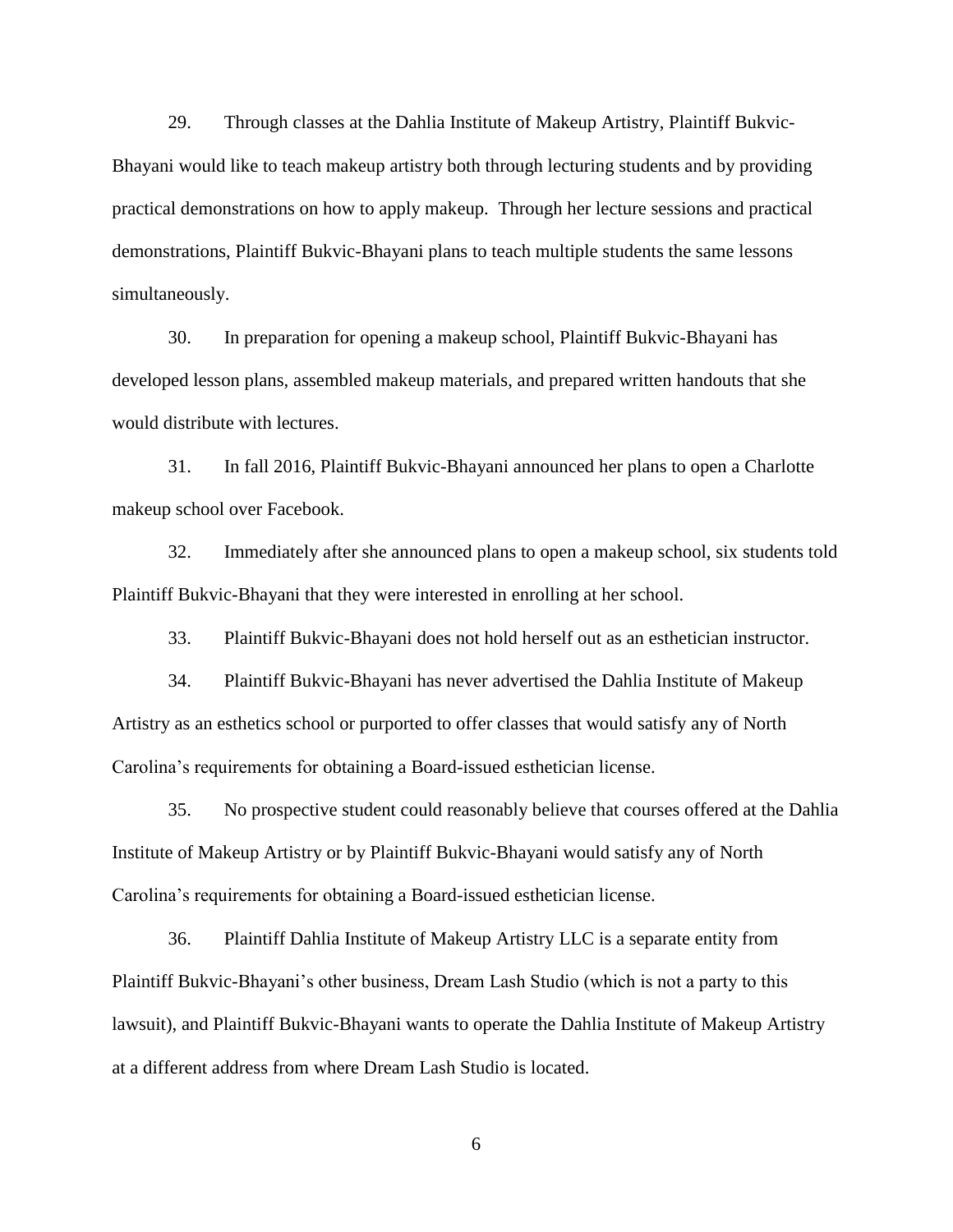**Plaintiff Goodall Wants to Learn Makeup Artistry From Plaintiff Bukvic-Bhayani At The Dahlia Institute of Makeup Artistry**

37. Plaintiff Goodall is currently a part-time daycare teacher and part-time office manager at Dream Lash Studio.

38. As a hobby, Plaintiff Goodall applies makeup to her family members, but never for pay or reward.

39. Plaintiff Goodall has known Plaintiff Bukvic-Bhayani since 2011, and considers her to be an expert makeup artist.

40. Plaintiff Goodall wants to enroll at the Dahlia Institute of Makeup Artistry in order to listen to Plaintiff Bukvic-Bhayani's makeup lessons and improve her makeup skills.

41. If the Dahlia Institute of Makeup Artistry were allowed to open, Plaintiff Goodall would attend the school. If it had been allowed to open already, then Plaintiff Goodall would already be attending it.

42. Plaintiff Goodall does not want to apply makeup for pay. Accordingly, she has no interest in qualifying for a Board-issued esthetician license or completing a 600-hour esthetics curriculum.

43. Plaintiff Goodall wants to learn how to apply makeup better, but does not want to pay for lessons in any other topic taught by esthetics schools, such as giving facials, removing superfluous hair, and performing skin care.

44. Upon information and belief, there are currently no schools in North Carolina except schools required by the Board to provide a 600-hour esthetics curriculum—that teach lessons in applying makeup.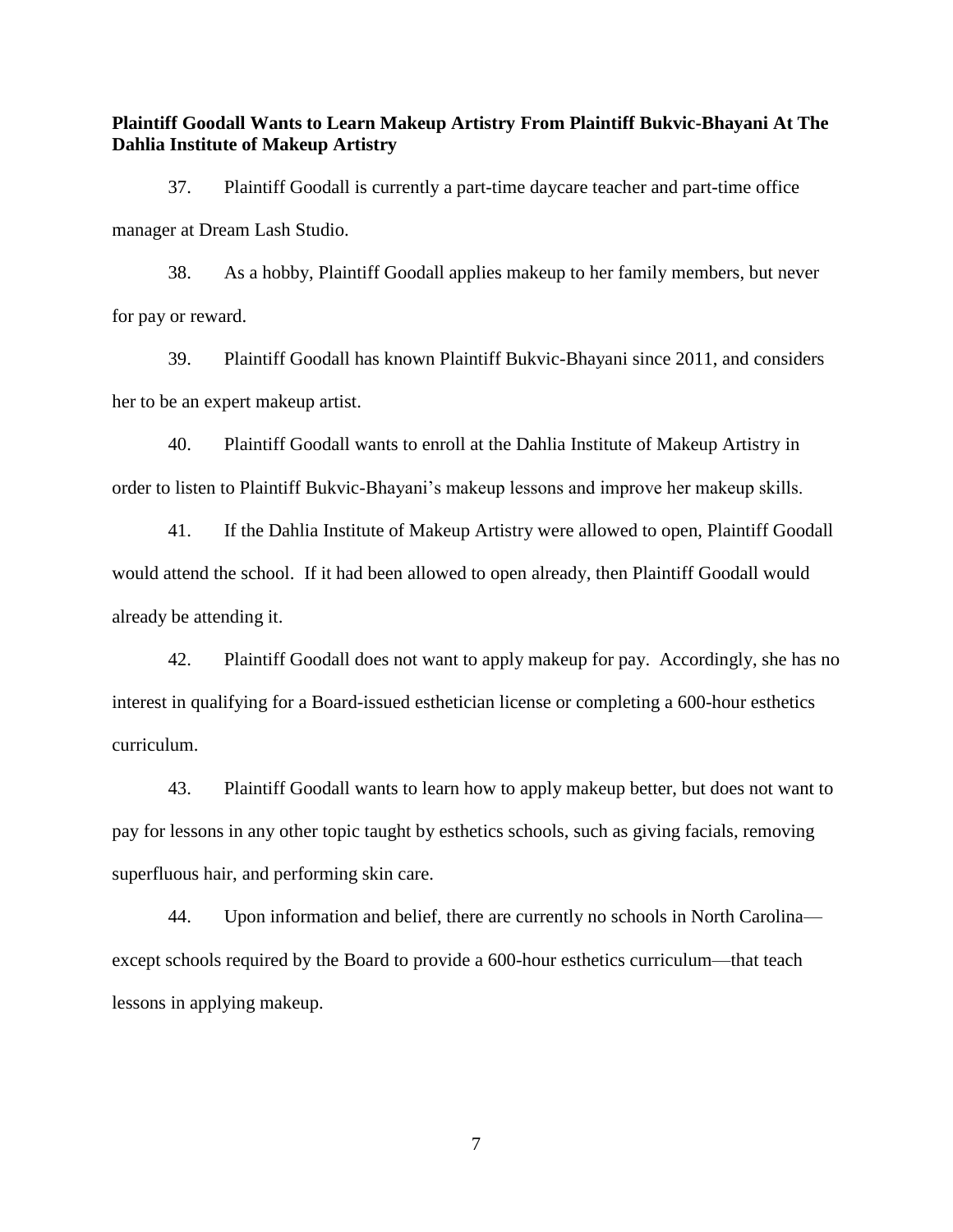**North Carolina's Board of Cosmetic Art Examiners Stops Plaintiff Bukvic-Bhayani From Opening a Makeup School**

45. On or about October 2016, the Chief of Enforcement for North Carolina's Board of Cosmetic Art Examiners—Connie Wilder—visited Plaintiff Bukvic-Bhayani at Dream Lash Studio.

46. During the visit, Connie Wilder told Plaintiff Bukvic-Bhayani that the visit was in response to Plaintiff Bukvic-Bhayani's Facebook post discussing her plans to open a makeup school.

47. During the visit, Connie Wilder told Plaintiff Bukvic-Bhayani that a North Carolina statute prohibited her from opening a makeup school without a Board-issued cosmeticart-school license.

48. During the visit, Connie Wilder told Plaintiff Bukvic-Bhayani that, in order to obtain a cosmetic-art-school license, her school was required to satisfy North Carolina regulations' curriculum and equipment requirements for esthetics schools.

49. During the visit, Connie Wilder explained that these regulations were designed to ensure that students received all of the training necessary to obtain an esthetician license.

50. Plaintiff Bukvic-Bhayani objected to Connie Wilder that she did not want to qualify students for North Carolina's Board-issued esthetician license.

51. Nonetheless, Connie Wilder insisted that North Carolina's cosmetology statute and regulations require a cosmetic-art-school license for her school.

52. On November 15, 2016, Plaintiff Bukvic-Bhayani emailed the Board and asked whether she could operate a makeup school.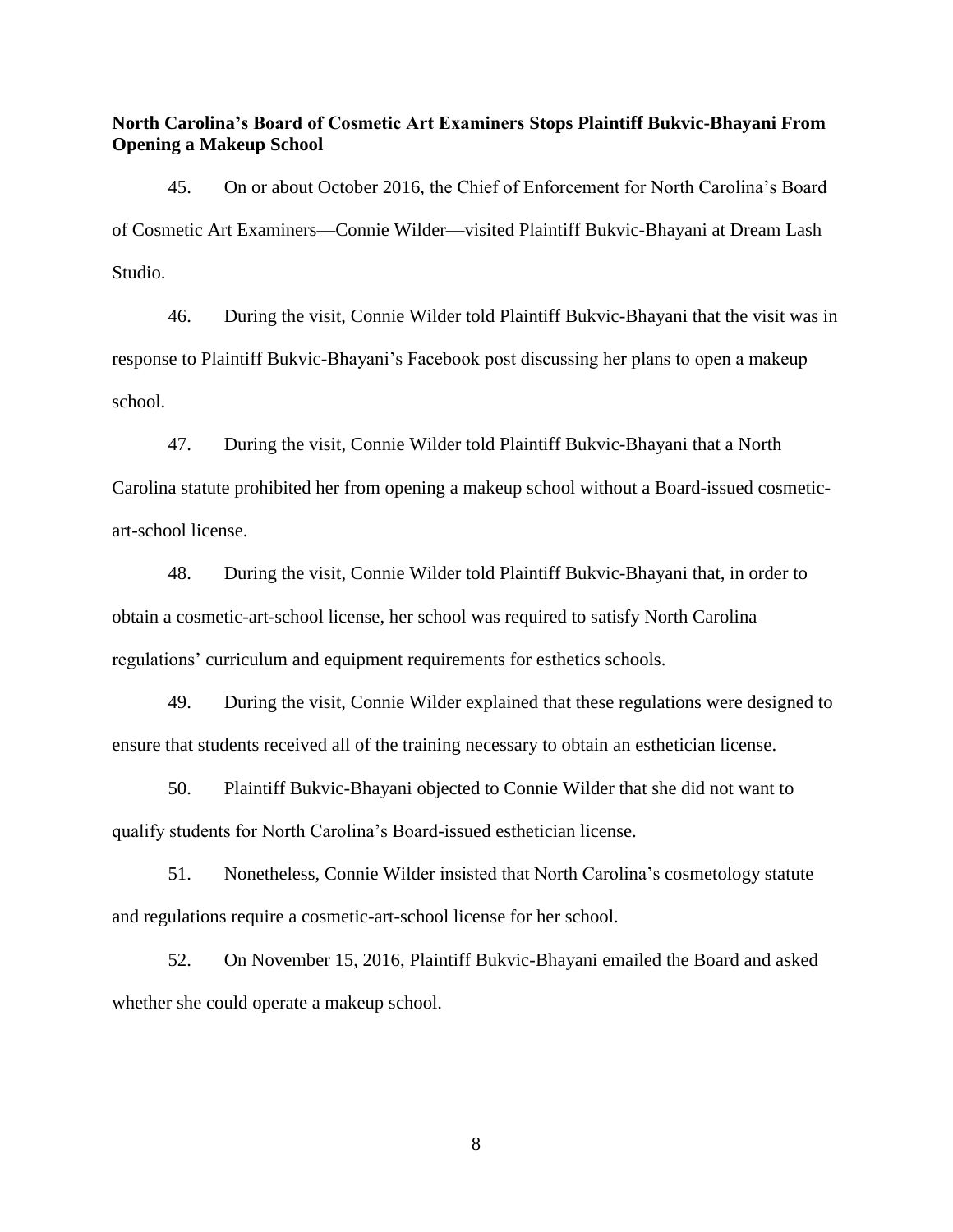53. On November 16, 2016, the Board's Executive Director—Defendant Elliott replied to Plaintiff Bukvic-Bhayani's email, explaining that she "cannot just teach makeup application."

54. In subsequent emails, Plaintiff Bukvic-Bhayani reiterated that her school would not be for students seeking esthetician licenses and that she just wanted to teach makeup artistry. For instance, in one email to the Board's Enforcement Processor, Tanya Wortman, dated February 24, 2017, Plaintiff Bukvic-Bhayani asked: "Do I need my school to be licensed before I can teach makeup artistry to students who do not want to become licensed estheticians?"

55. On March 3, 2017, Plaintiff Bukvic-Bhayani sent a follow-up email to the Board, and said: "I want to teach anyone who wants to learn about makeup artistry. This will not be for the students to get a license." In that email, she asked: "Does my school need to be licensed before I can open it? Do you know? If I just open it will you leave me alone?"

56. On April 14, 2017, Plaintiff Bukvic-Bhayani sent another email to the Board, again asking whether she could open her school if she was not trying to qualify students for the Board's esthetician license.

57. On April 14, 2017, Defendant Elliott replied to Plaintiff Bukvic-Bhayani and said: "If you are providing education to anyone that does not hold a current license with this cosmetic art board you must obtain a school license and teach the full curriculum[.]"

58. Plaintiff Bukvic-Bhayani does not want to teach the Board's curriculum qualifying students for esthetician licenses, since most of the curriculum is unrelated to makeup artistry. Similarly, she does not want to purchase equipment required for schools qualifying students for esthetician licenses, since the equipment is also unrelated to makeup artistry. Accordingly, she is not seeking a Board cosmetic-art-school license.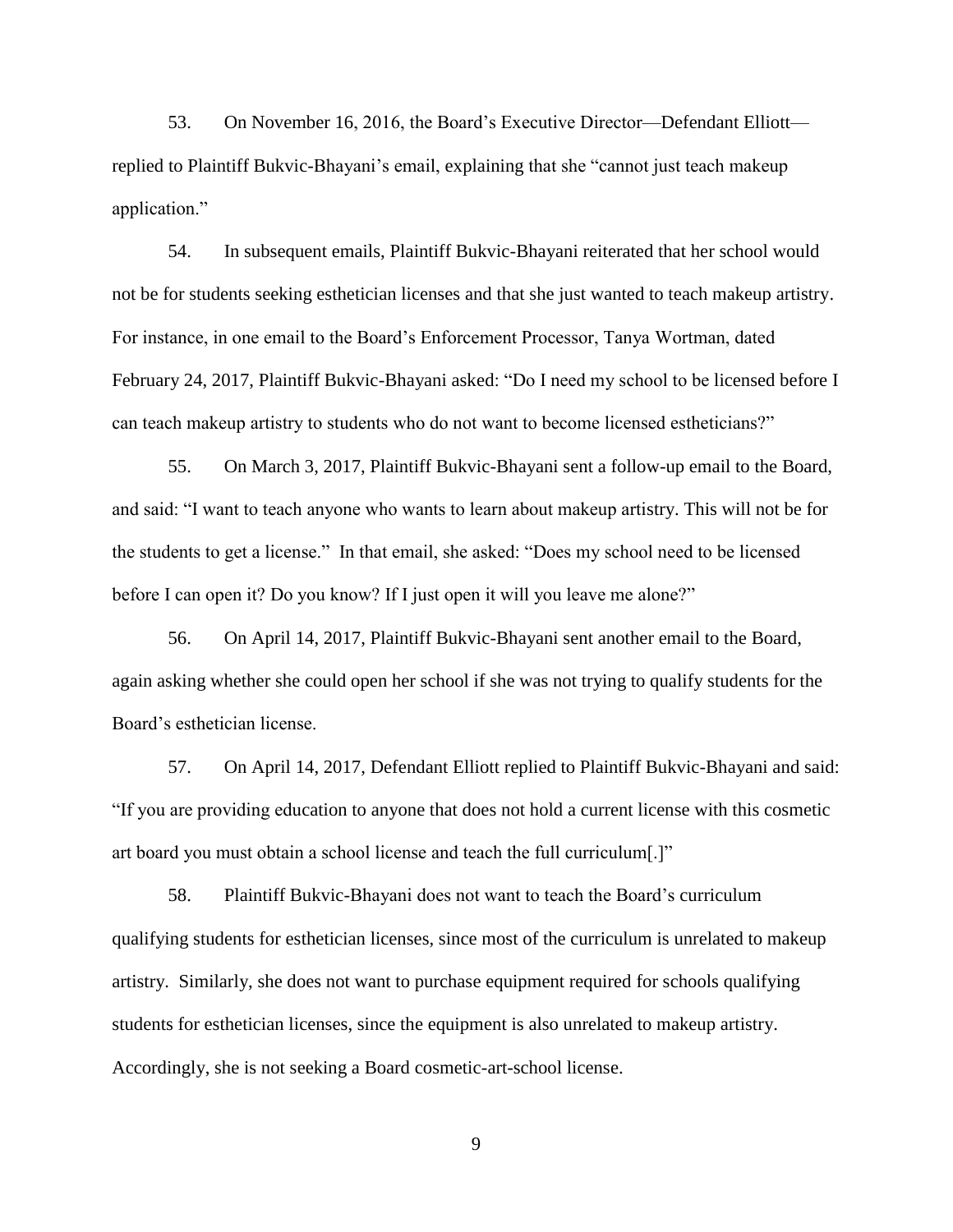59. The 200-hour and 500-hour curricula at the Dahlia Institute of Makeup Artistry do not qualify as eight-hour, Board-approved, annual classes designed for "continuing education" under N.C. Gen. Stat §  $88B-21(e)$ , which is the only possible exception to the licensing requirement for makeup schools.

60. As a result of her fall 2016 conversation with Connie Wilder, correspondence with Defendant Elliott and Tanya Wortman, North Carolina's Board of Cosmetic Art Act, and the Board's regulations, Plaintiff Bukvic-Bhayani did not open the Dahlia Institute of Makeup Artistry for students. If not for these actions by agents of North Carolina's government and the statutes and regulations challenged by this lawsuit, the Dahlia Institute would already be open.

# **North Carolina Requires That Makeup Schools Obtain a License From the Board Before Speaking**

61. The Board's employees have consistently told Plaintiff Bukvic-Bhayani that she must obtain a cosmetic-art-school license in order to open her makeup school, even if she does not seek to qualify students for licensure as estheticians.

62. Indeed, North Carolina's cosmetology statute and regulations do require makeup schools, even those that do not seek to qualify students for licensure as estheticians, to obtain a cosmetic-art-school license before operating.

63. The Board's requirements for Plaintiff Bukvic-Bhayani and the Dahlia Institute of Makeup Artistry are not discretionary. North Carolina's cosmetology statute and regulations prohibit unlicensed makeup schools.

64. North Carolina regulates makeup schools through the North Carolina Cosmetic Art Act, N.C. Gen. Stat. §§ 88B-1 *et seq*., and regulations promulgated pursuant to the Act, 21 N.C. Admin. Code §§ 14A.0101 *et seq*.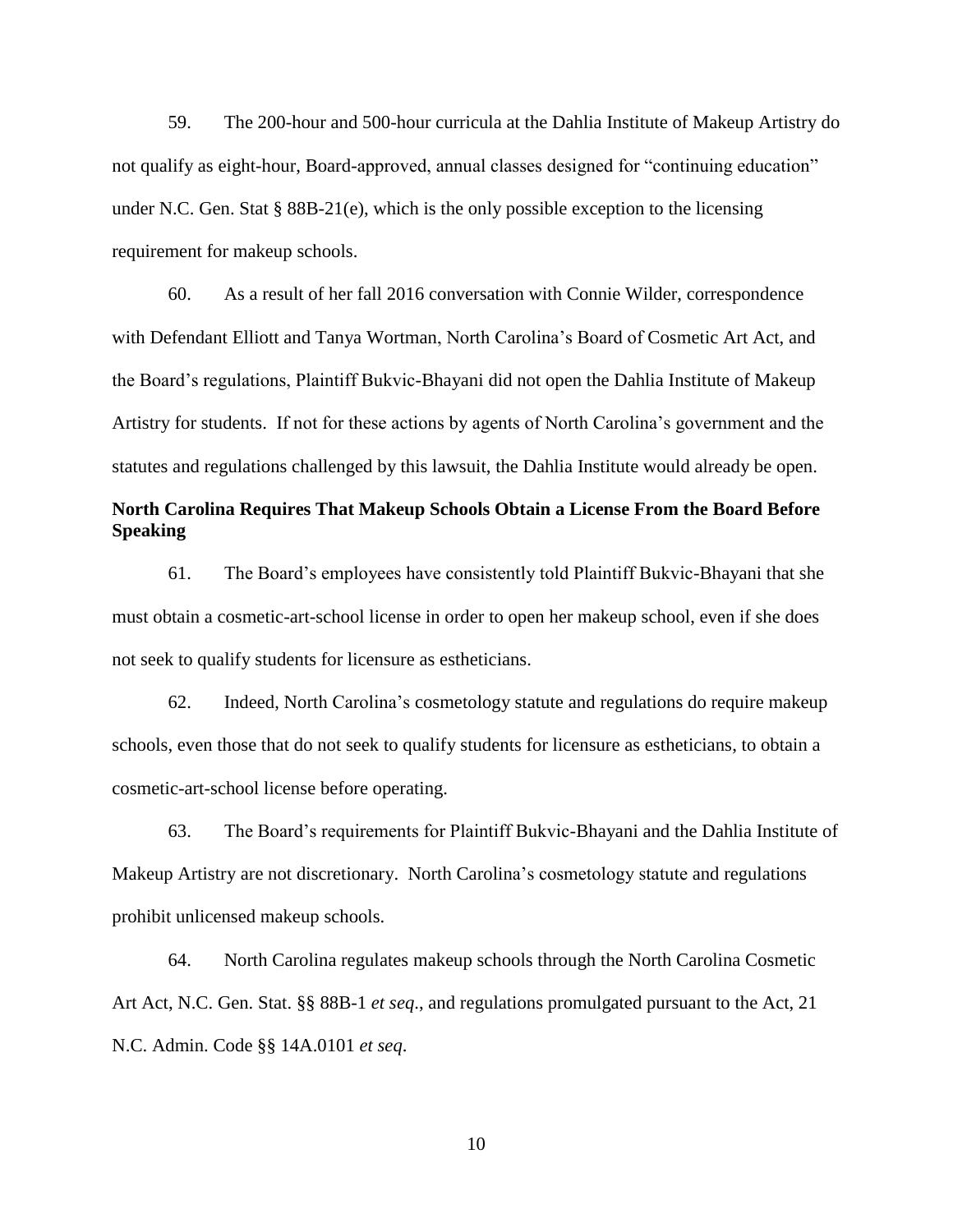65. The Act expressly prohibits the Board from granting a license to a cosmetic art school unless the school is in compliance with the relevant statutes and regulations. N.C. Gen. Stat. § 88B-16(b).

66. Under the Act, "[n]o one may open or operate a cosmetic art school before the Board has approved a license for the school." N.C. Gen. Stat. § 88B-16(b).

67. A "cosmetic art school" is defined as "[a]ny building or part thereof where cosmetic art is taught." N.C. Gen. Stat. § 88B-2(6).

68. "Cosmetic art" is defined as "[a]ll or any part or combination of cosmetology, esthetics, natural hair care, or manicuring, including the systematic manipulation with the hands or mechanical apparatus of the scalp, face, neck, shoulders, hands, and feet." N.C. Gen. Stat. § 88B-2(5).

69. "Esthetics" includes "applying makeup." N.C. Gen. Stat. § 88B-2(11a). Esthetics also includes numerous unrelated services—giving facials; performing skin care; removing superfluous hair from the body of a person by use of creams, tweezers, or waxing; applying eyelashes to a person, including the application of eyelash extensions, brow or lash color; beautifying the face, neck, arms, or upper part of the human body by use of cosmetic preparations, antiseptics, tonics, lotions, or creams; surface manipulation in relation to skin care; and cleaning or stimulating the face, neck, ears, arms, hands, bust, torso, legs, or feet of a person by means of hands, devices, apparatus, or appliances along with the use of cosmetic preparations, antiseptics, tonics, lotions, or creams. *Id*.

70. Reading the Act as a whole, no one may open or operate a building or part thereof where applying makeup is taught unless the Board has already approved a license for the school,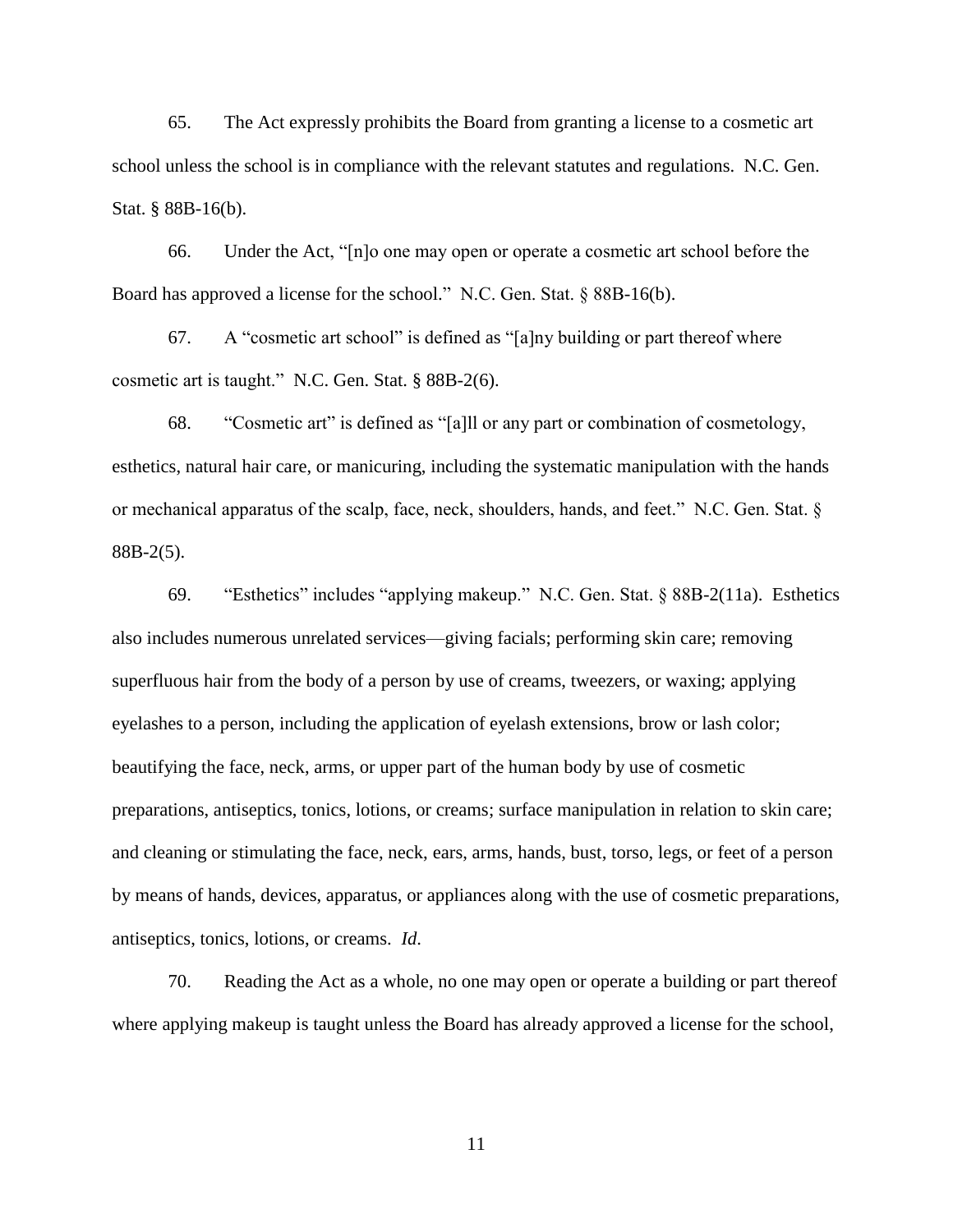and the Board may not approve the license unless the statutory and regulatory requirements for a cosmetic art school have been met.

## **To Obtain a Board License, A Prospective School Must Satisfy the Regulations' Burdensome Curriculum and Equipment Requirements**

71. Under the Cosmetic Art Act, "[t]he Board shall not issue a license before a cosmetic art school has been inspected and determined to be in compliance with the provisions of [the Act] and the Board's rules." N.C. Gen. Stat. § 88B-16(b).

72. In order to obtain a cosmetic-art-school license, a prospective school must first submit an application to the Board. Specifically, North Carolina's regulations require anyone "desiring to operate a cosmetic art school in the state of North Carolina" to "make application for licensure by submitting to the Board the Board's School Application." 21 N.C. Admin. Code § 14T.0102(a).

73. The Board's School Application requires supporting documents, including among other things—a "[d]iagram with location of equipment placement," 21 N.C. Admin. Code § 14T.0102(b)(2), and a course curriculum for each cosmetic art discipline to be taught in the school. *Id*. § 14T.0102(b)(3); *see also id*. § 14T.0601(a).

74. The Board's School Application provides that a failure to supply mandatory attachments—including a diagram with location of equipment placement and a course curriculum for each cosmetic art discipline to be taught—will result in denial of the application.

75. The Board cannot approve a School Application "until all plans, furniture, supplies and equipment as prescribed by the [Board's] rules have been installed." 21 N.C. Admin. Code § 14T.0102(c).

76. Even after obtaining a cosmetic-art-school license from the Board, "[s]chools are subject to reevaluation and re-inspection at any time." 21 N.C. Admin. Code § 14T.0803(b). In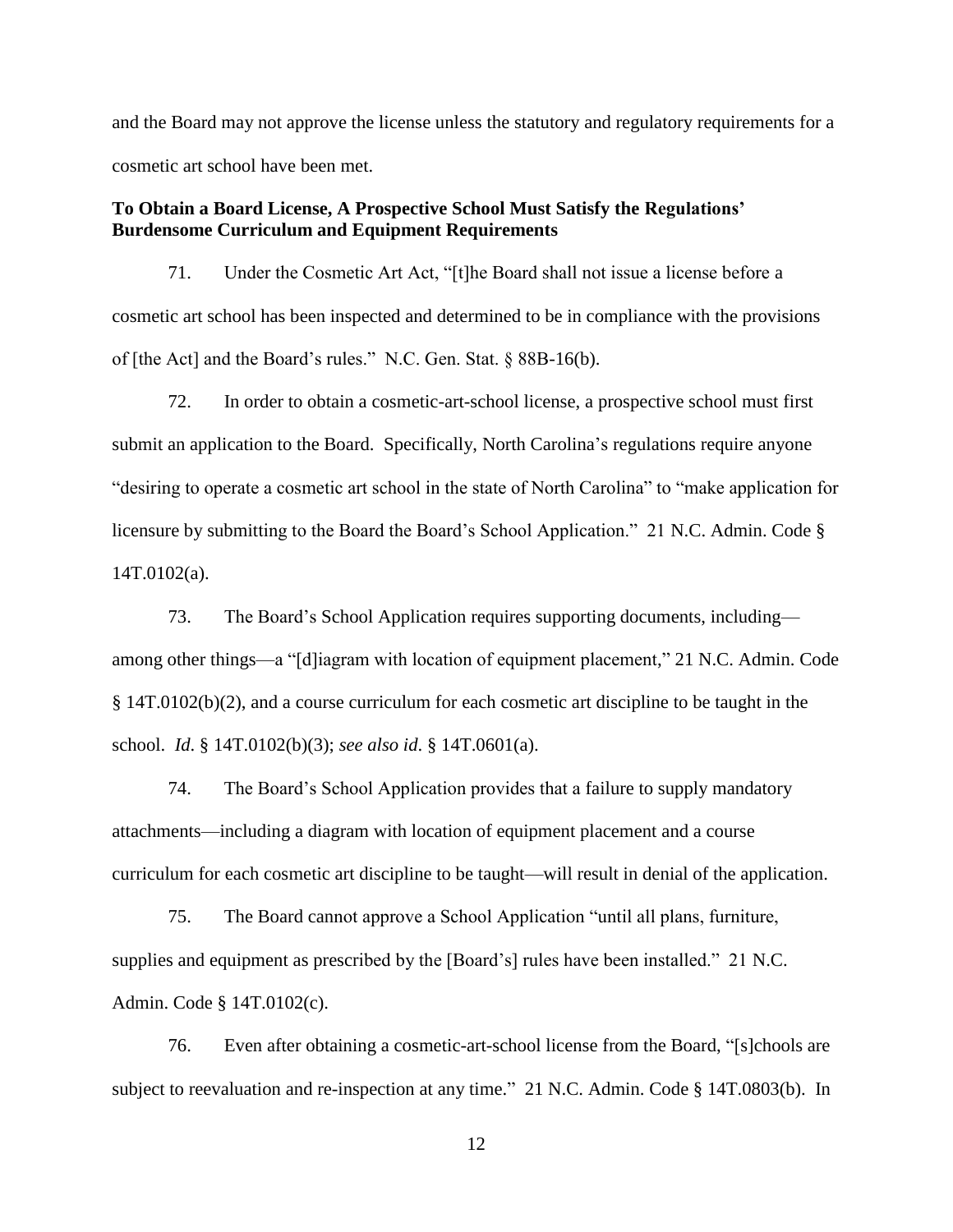fact, North Carolina's regulations require that a school continue to adhere to North Carolina's mandatory curriculum, and develop lessons from that curriculum, after obtaining Board approval for licensure. 21 N.C. Admin. Code § 14T.0601(a).

77. North Carolina's regulations have different equipment and curriculum requirements for four different types of cosmetic-art-schools: (1) cosmetology schools; (2) manicuring schools; (3) natural hair schools; and (4) esthetics schools. 21 N.C. Admin. Code § 14T.0201.

78. To become licensed to teach makeup, prospective makeup schools must satisfy North Carolina's equipment and curriculum requirements for esthetics schools because applying makeup is, under the North Carolina Cosmetic Art Act, a form of esthetics. N.C. Gen. Stat.  $§$  88B-2(11a).

### **The Vast Majority of the Board's Esthetics Curriculum Is Unrelated to Makeup Artistry**

79. In order to comply with North Carolina's regulations, an esthetics curriculum must consist of at least 600 hours of instruction in theory and practical performances. 21 N.C. Admin. Code § 14T.0604(a).

80. In order to comply with North Carolina's regulations, an esthetics curriculum must include instruction in: (1) anatomy or physiology; (2) hygiene; (3) disinfection; (4) first aid; (5) chemistry; (6) draping; (7) facial or body treatment (cleansing, manipulations, masks); (8) hair removal; (9) basic dermatology; (10) skin care machines, electricity, and apparatus; (11) aromatherapy; (12) nutrition; (13) make-up or color theory; and (14) style and techniques of esthetics services, including facials, makeup application, performing skin care, hair removal, eyelash extensions, applying brow and lash color, business management, and professional ethics. 21 N.C. Admin. Code § 14T.0604(a).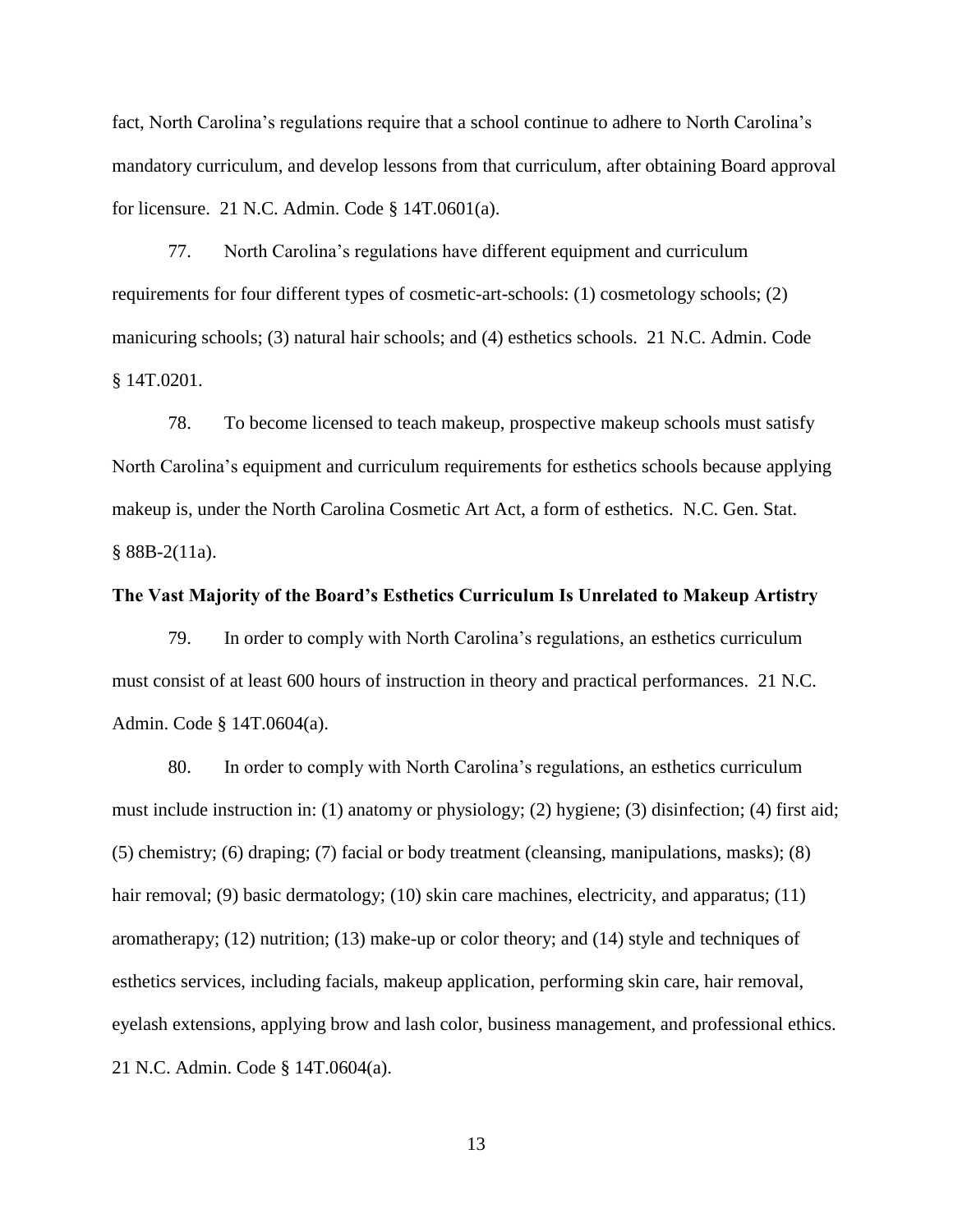81. In order to comply with North Carolina's regulations, an esthetics curriculum must include practical instruction in the following styles and techniques: facials manual (skin analysis, cleansing, surface manipulations, packs, and masks), facials electronic (the use of electrical modalitus, including dermal lights, and electrical apparatus for facials and skin care including galvanic and faradic), eyebrow arching, hair removal (hard wax, soft wax, and depilatories), makeup application (skin analysis, complete and corrective makeup), eyelash extensions, and brow and lash color. 21 N.C. Admin. Code § 14T.0604(b).

82. The mandatory esthetics curriculum also requires "performances," defined as "the systematic completion of the steps for safe and effective cosmetic art services to a client," for each of these subjects. 21 N.C. Admin. Code § 14T.0604(b).

83. The mandatory esthetics curriculum requires 40 performances for facials manual, 30 performances for facials electronic, 20 performances for eyebrow arching, 30 performances for hair removal, 30 performances for makeup application, 10 performances for eyelash extensions, and 10 performances for brow and lash color. 21 N.C. Admin. Code § 14T.0604(b). In other words, of the 170 performances required for the mandatory esthetics curriculum, there are only 30 makeup-application performances.

84. Upon information and belief, teaching North Carolina's full esthetics curriculum over 600 hours would entail teaching at least 500 hours of material that does not concern makeup artistry.

85. The vast majority of North Carolina's mandatory esthetics curriculum is irrelevant to makeup artistry. Consequently, Plaintiff Bukvic-Bhayani is unwilling to teach the mandatory esthetics curriculum.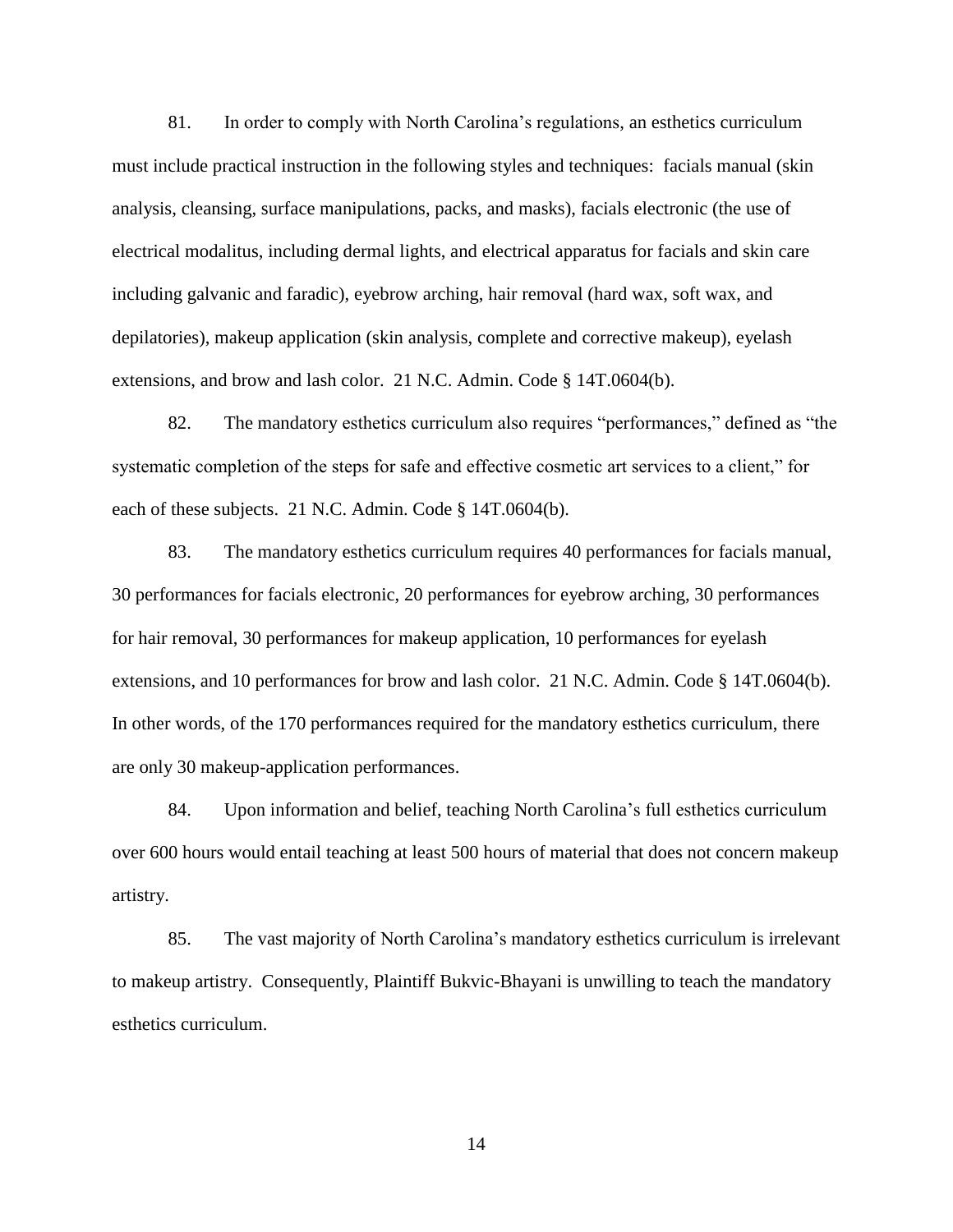## **The Equipment Mandated for Esthetics Schools is Unnecessary for Teaching Makeup Artistry**

86. North Carolina's regulations require that esthetics schools be equipped with the following equipment: (1) ten stations, which each must include a facial treatment chair (or treatment table) and stool; (2) a waste container at each station; (3) a facial vaporizer; (4) a galvanic current apparatus; (5) an infra-red lamp; (6) a woods lamp; (7) a magnifying lamp; (8) a hair removal wax system; (9) a thermal wax system; (10) a suction machine; (11) an exfoliation machine with brushes; and (12) a hand washing sink. 21 N.C. Admin. Code § 14T.0303(b).

87. Upon information and belief, North Carolina's equipment requirements for esthetics school are in place to facilitate instruction of esthetics skills that do not involve makeup application, such as giving facials, removing superfluous hair, and performing other skin care.

88. Upon information and belief, purchasing all the equipment that is mandatory for licensed esthetics schools would cost \$20,000.

89. A facial treatment station, a facial vaporizer, galvanic current apparatus, an infrared lamp, a woods lamp, a magnifying lamp, a hair removal wax system, a thermal wax system, a suction machine, and an exfoliation machine are each unnecessary for teaching makeup artistry. Accordingly, Plaintiff Bukvic-Bhayani refuses to purchase or install any of them at the Dahlia Institute of Makeup Artistry.

### **North Carolina's Cosmetic Art Act and Related Regulations Threaten Speakers with Criminal and Civil Penalties**

90. The Board has statutory authority to administer and interpret the North Carolina Cosmetic Art Act, promulgate regulations to carry out the Act's provisions, examine and determine the qualifications and fitness of applicants for licensure under the Act, issue or deny licenses, investigate potential violations of the statute and regulations, approve new cosmetic art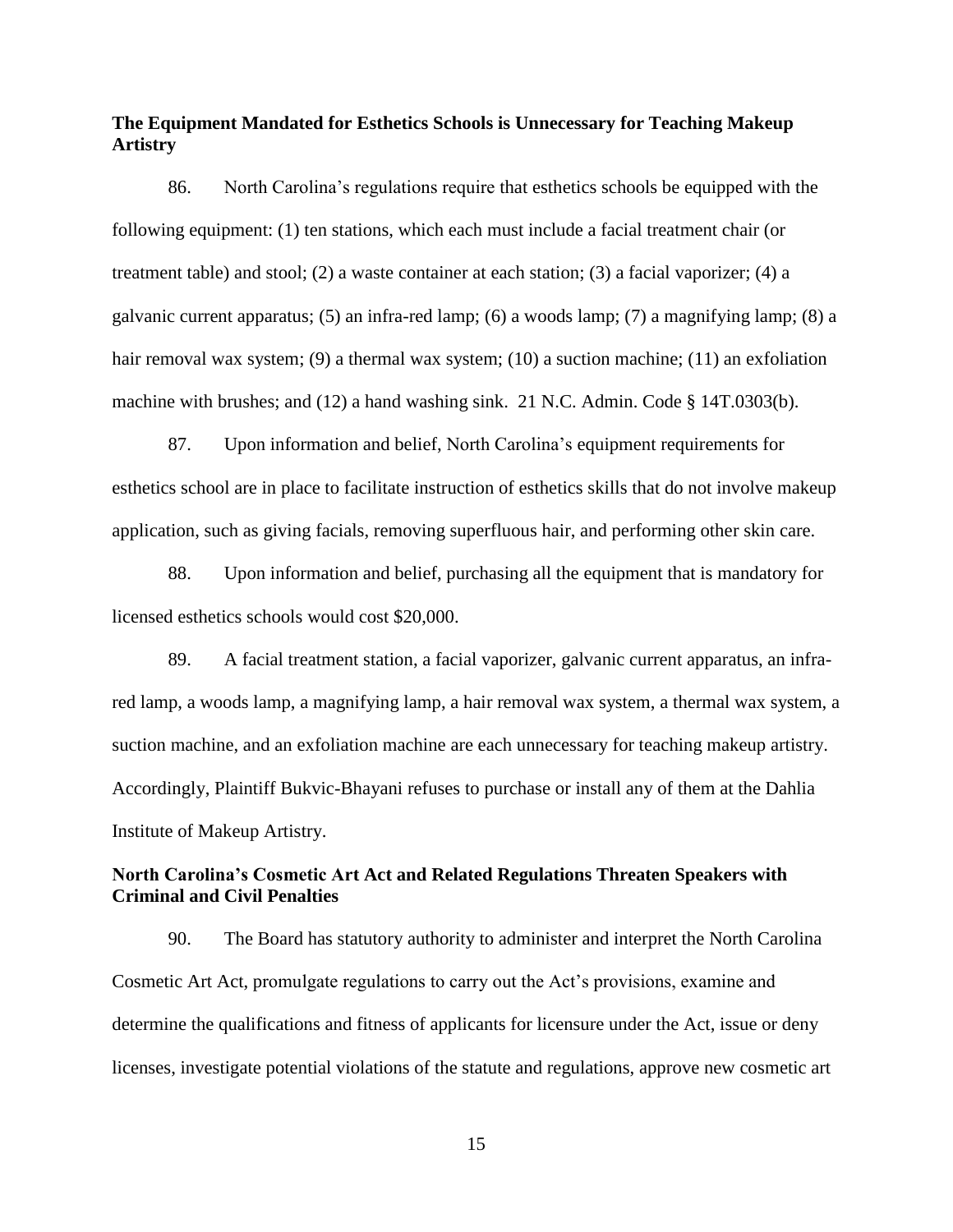schools, adopt rules—including physical requirements and mandatory curricula—for cosmetic art schools, inspect cosmetic art schools, establish a schedule of civil penalties for violation of the Act, and assess civil penalties. N.C. Gen. Stat.  $\S$ § 88B-4(a)(1), 88B-4(a)(2), 88B-4(a)(3), 88B-4(a)(4), 88B-4(a)(5), 88B-4(a)(7), 88B-4(a)(7a), 88B-4(a)(8), 88B-4(a)(9), 88B-4(a)(10), 88B-4(b), 88B-27, 88B-29(a), 88B-29(c).

- 91. "A violation of" the Act is a Class 3 misdemeanor. N.C. Gen. Stat. § 88B-22(f).
- 92. Unlicensed makeup instruction subject to numerous types of civil penalties:
- a. The "presumptive civil penalty for practicing cosmetic art teaching without a license" is \$250 for a first offense, \$350 for a second offense, and \$500 for a third offense. 21 N.C. Admin. Code § 14P.0106(c).
- b. The "presumptive civil penalty" for a school "allowing . . . instruction of cosmetic art without displaying a current license" is \$50 for a first offense, \$100 for a second offense, and \$200 for a third offense. *Id*. § 14P.0107(c).
- c. The "presumptive civil penalty" for failing to satisfy the Board's equipment requirements for cosmetic art schools is \$200 for a first offense, \$350 for a second offense, and \$500 for a third offense. *Id*. § 14P.0111(a).
- d. And the "presumptive civil penalty for allowing an unlicensed individual to instruct cosmetic art" is \$500 for a first offense, \$750 for a second offense, and \$1,000 for a third offense. *Id*. § 14P.0113(m) .

### **Injury to Plaintiffs**

93. Requiring Plaintiffs Bukvic-Bhayani and Dahlia Institute of Makeup Artistry LLC to meet all of the regulatory requirements for a licensed cosmetic art school in order to open a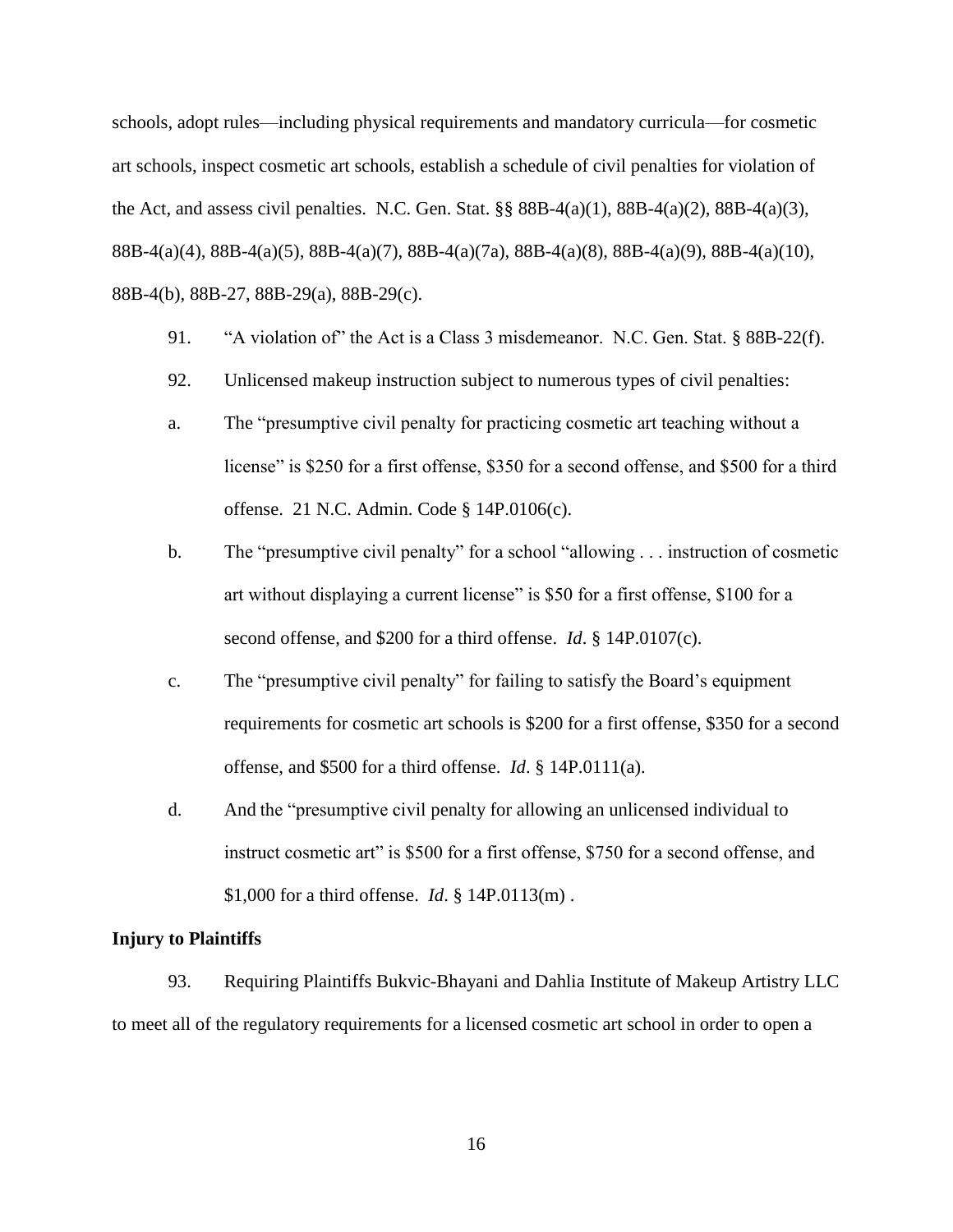makeup school to Plaintiff Goodall, and other students, violates Plaintiffs' rights under the First Amendment.

94. In order to obtain the cosmetic-art-school license required to teach makeup artistry to Plaintiff Goodall, and other students, Plaintiffs Bukvic-Bhayani and Dahlia Institute of Makeup Artistry LLC would have to agree to teach North Carolina's mandatory 600-hour esthetics curriculum and purchase thousands of dollars in equipment. These burdens are imposed on Plaintiffs Bukvic-Bhayani and Dahlia Institute of Makeup Artistry LLC solely because of the content of their speech. Requiring Plaintiffs Bukvic-Bhayani and Dahlia Institute of Makeup Artistry LLC to bear these burdens in order to teach makeup artistry to Plaintiff Goodall, and other students, violates their rights under the First Amendment.

95. Plaintiffs Bukvic-Bhayani does not want to teach North Carolina's mandatory 600-hour esthetics curriculum or purchase any of the equipment required for esthetics schools, nor does she want to choose between completing North Carolina's onerous requirements and committing a crime.

96. Plaintiff Bukvic-Bhayani would currently be teaching makeup lessons at the Dahlia Institute of Makeup Artistry if she and her prospective school were not subject to North Carolina's Cosmetic Art Act and the related regulations.

97. If Plaintiffs enjoin Defendants from enforcing the North Carolina Cosmetic Art Act and related regulations against them, Plaintiff Bukvic-Bhayani would teach makeup lessons at the Dahlia Institute of Makeup Artistry.

98. If Defendants were to ever permit Plaintiff Bukvic-Bhayani to teach continuingeducation classes satisfying estheticians' 8-hour per-year requirement under N.C. Gen. Stat § 88B-21(e) without a cosmetic-art-school license, but nothing else, she would not open the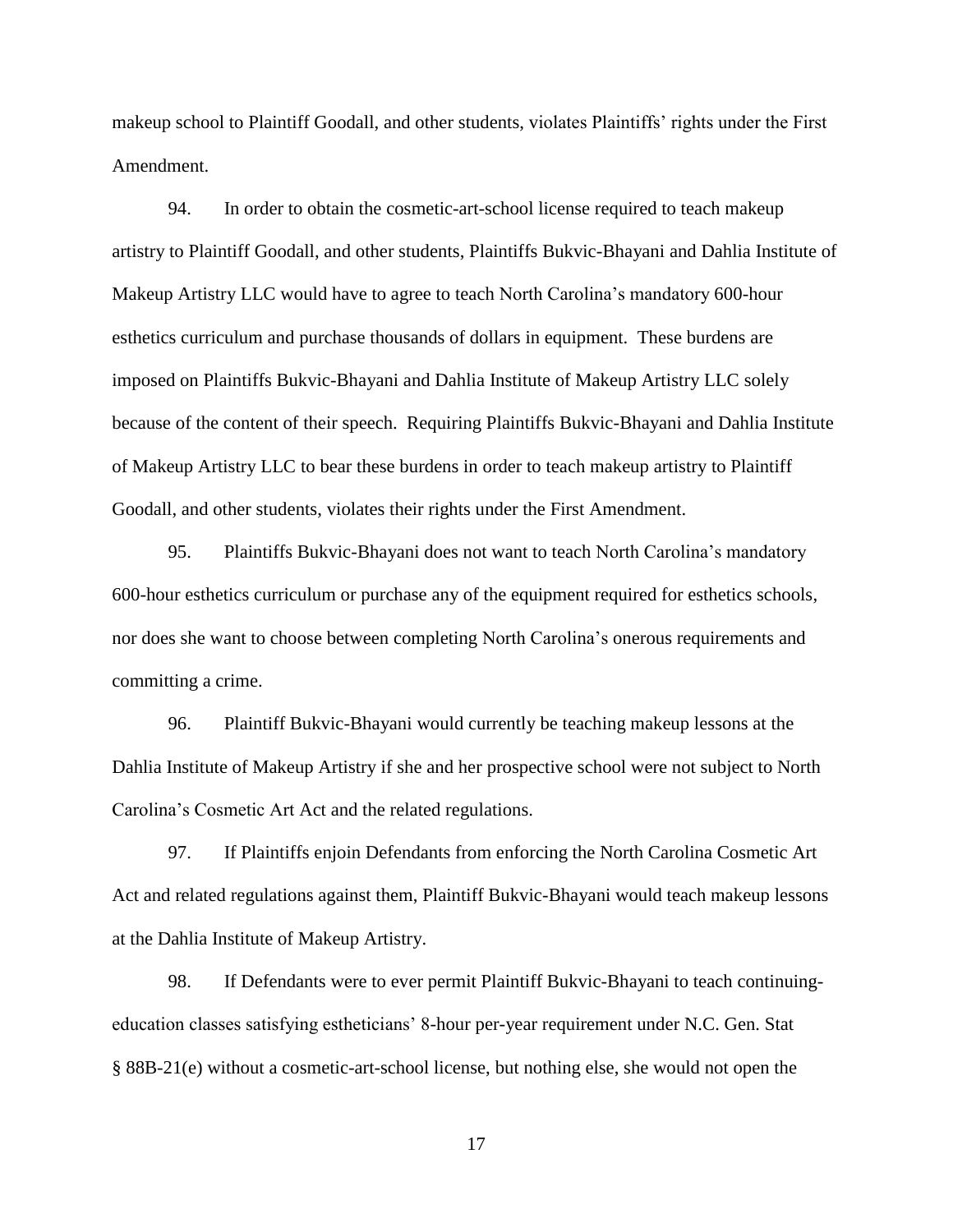Dahlia Institute of Makeup Artistry to do so. Plaintiff Bukvic-Bhayani wants to offer (and teach) 200-hour and 500-hour curricula—open to non-licensed students—at the Dahlia Institute of Makeup Artistry.

99. Plaintiff Goodall would enroll at the Dahlia Institute of Makeup Artistry to hear Plaintiff Bukvic-Bhayani's makeup lessons if Plaintiffs Bukvic-Bhayani and Dahlia Institute of Makeup Artistry LLC were not subject to North Carolina's Cosmetic Art Act and the related regulations.

100. Plaintiff Goodall does not want to enroll at any existing esthetics schools.

101. If Plaintiffs enjoin Defendants from enforcing the North Carolina Cosmetic Art Act and related regulations against them, Plaintiff Goodall would listen to makeup lessons at the Dahlia Institute of Makeup Artistry. Moreover, if the Dahlia Institute were allowed to teach Plaintiff Goodall makeup, Plaintiff Bukvic-Bhayani would gladly offer her individualized instruction.

102. North Carolina's prior restraint on speech by Plaintiffs Bukvic-Bhayani and Dahlia Institute of Makeup Artistry LLC has deprived—and continues to deprive—Plaintiff Goodall of useful information.

103. The North Carolina Cosmetic Art Act and the Board's regulations threaten Plaintiffs Bukvic-Bhayani with criminal and civil penalties if she opens the Dahlia Institute of Makeup Artistry to students without a cosmetic-art-school license.

104. The North Carolina Cosmetic Art Act and the Board's regulations threaten Plaintiffs Bukvic-Bhayani and Dahlia Institute of Makeup Artistry LLC with criminal and civil penalties if they teach Plaintiff Goodall makeup application without a cosmetic-art-school license.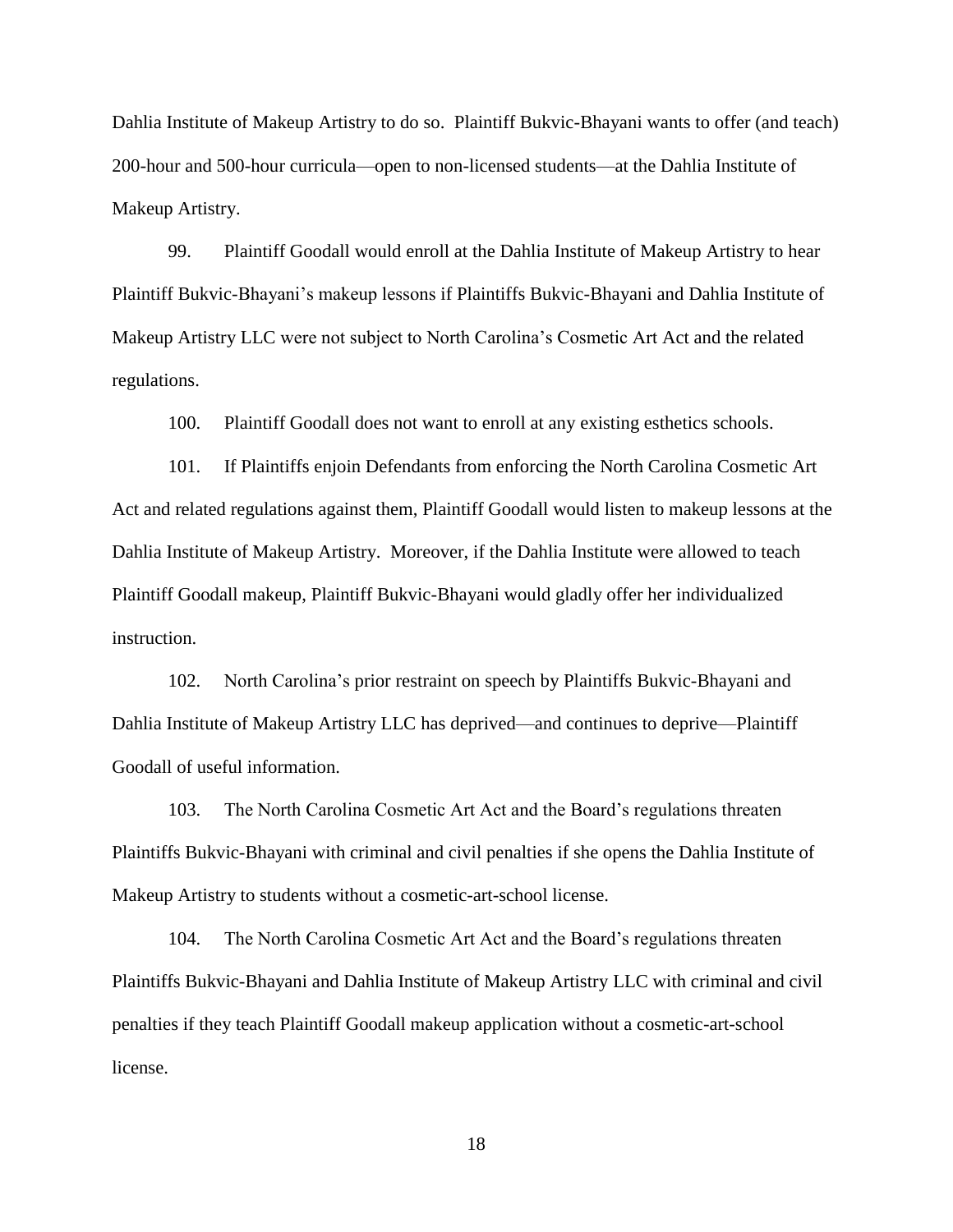105. Plaintiff Bukvic-Bhayani is concerned and afraid that teaching makeup at the Dahlia Institute of Makeup Artistry without a cosmetic-art-school license will subject her to criminal and civil penalties.

106. Defendants' actions have created a doubt that requires a resolution by this Court regarding Plaintiffs' right to communicate. Without a declaration regarding the constitutionality of North Carolina's requirement that Plaintiffs Bukvic-Bhayani and Dahlia Institute of Makeup Artistry LLC obtain a cosmetic-art-school license before teaching Plaintiff Goodall and other students, Plaintiffs are concerned that communicating about makeup artistry at the Dahlia Institute of Makeup Artistry would be illegal, even though such enforcement would violate the First Amendment to the United States Constitution.

107. If this Court declared that North Carolina's requirement that Plaintiffs Bukvic-Bhayani and Dahlia Institute of Makeup Artistry LLC obtain a cosmetic-art-school license before teaching Plaintiff Goodall and other students was unconstitutional, the declaration would clarify Plaintiffs' rights and conclusively determine whether they could communicate without a license.

### **Lack of Foundation for North Carolina's Requirements**

108. Any government interests purportedly advanced by North Carolina's requirement that makeup schools obtain a cosmetic-art-school license—conditioned on satisfying North Carolina's curriculum and equipment requirements for esthetics schools—could be advanced equally effectively by any number of less-restrictive alternatives.

109. Upon information and belief, North Carolina has no evidence that requiring makeup schools to obtain a cosmetic-art-school license advances any legitimate government interest.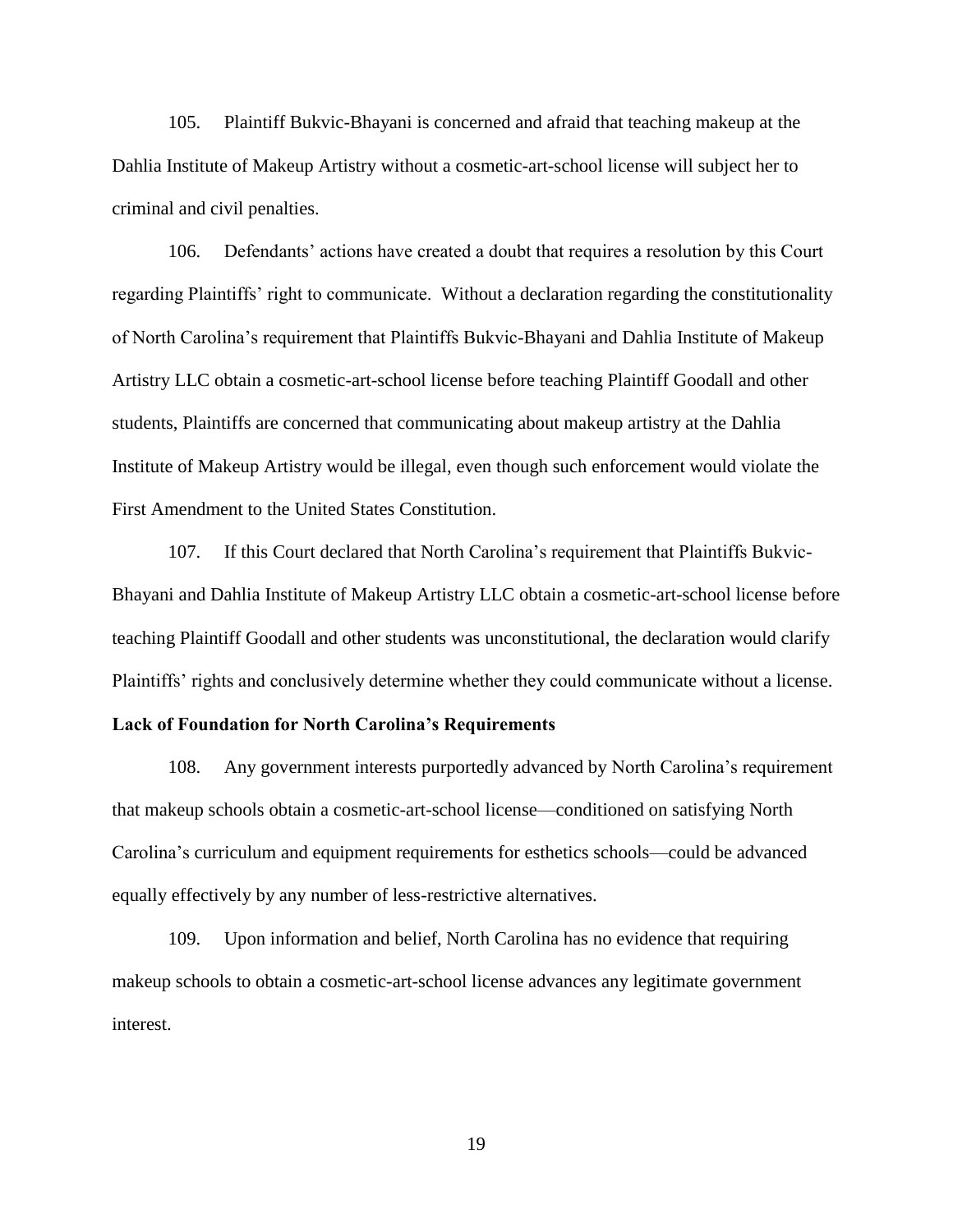110. Upon information and belief, North Carolina has no evidence of harms that would arise if its requirement that makeup schools obtain a cosmetic-art-school license was removed.

111. Upon information and belief, North Carolina has no evidence that requiring makeup schools to teach a 600-hour esthetics curriculum advances any legitimate government interest.

112. Upon information and belief, North Carolina has no evidence of harms that would arise if its requirement that makeup schools teach a 600-hour esthetics curriculum was removed.

113. Upon information and belief, North Carolina has no evidence that requiring makeup schools to purchase equipment required for esthetics schools advances any legitimate government interest.

114. Upon information and belief, North Carolina has no evidence of harms that would arise if its requirement that makeup schools purchase equipment required for esthetics schools were removed.

115. If Defendants were enjoined from enforcing the North Carolina Cosmetic Art Act, and accompanying regulations, against Plaintiffs, they stand to suffer no harm—there is no risk of financial harm to them because an injunction would not compel them to take any action or obligate any resources.

#### **CONSTITUTIONAL VIOLATIONS**

#### **Count One: Freedom of Speech**

116. All preceding allegations are incorporated here as if set forth in full.

117. The First Amendment to the United States Constitution, incorporated as against North Carolina via the Fourteenth Amendment, protects Plaintiffs' right to communicate about makeup artistry.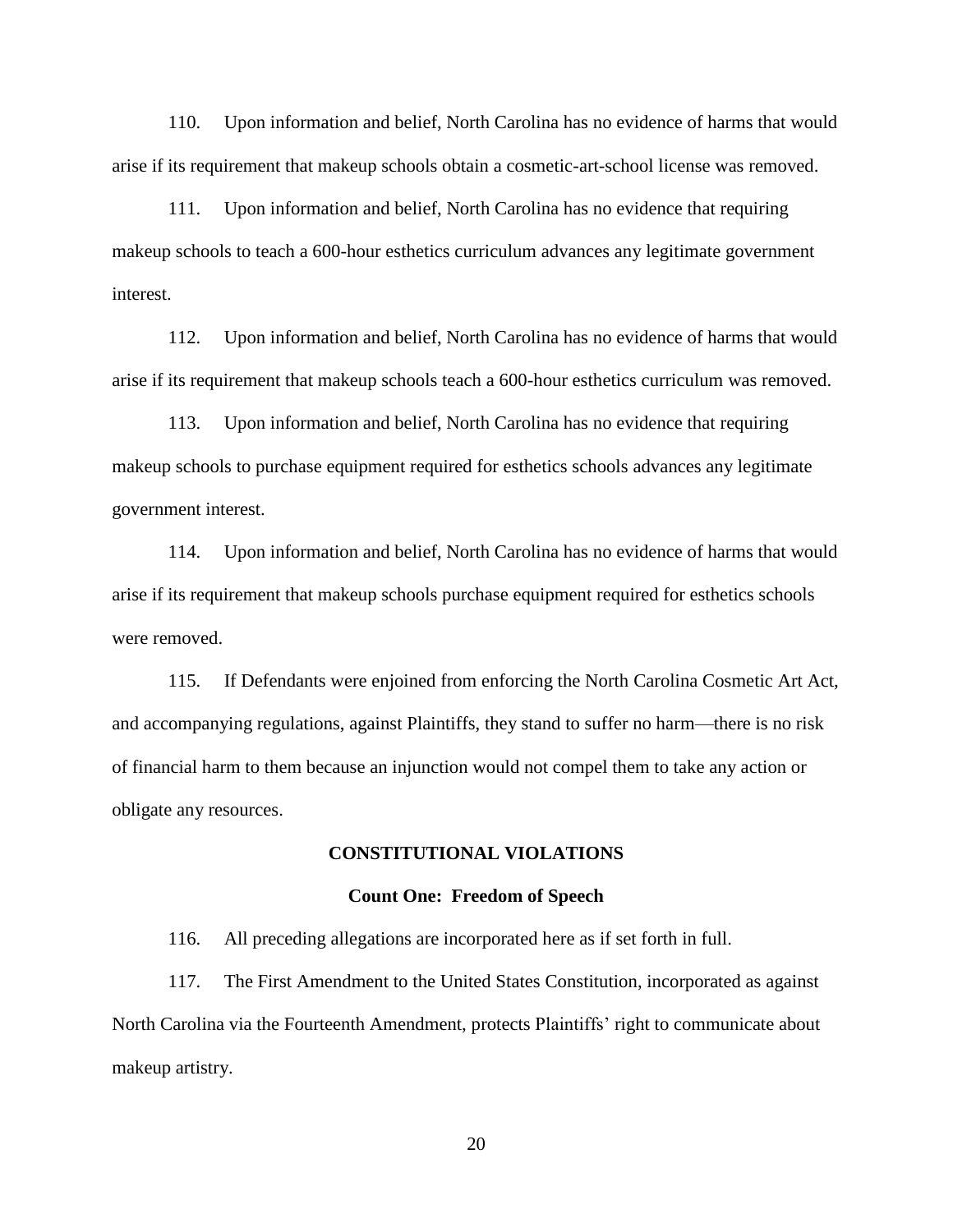118. Teaching is speech and is protected by the First Amendment.

119. North Carolina's Cosmetic Art Act forbids makeup schools from teaching unless they obtain an onerous government cosmetic-art-school license.

120. North Carolina's regulations condition makeup-school licensure on agreement to teach a 600-hour esthetics curriculum, most of which is unrelated to makeup artistry, and purchase corresponding esthetics equipment, which is also unrelated to makeup artistry.

121. Under North Carolina's Cosmetic Art Act, before Plaintiffs Bukvic-Bhayani and Dahlia Institute of Makeup Artistry LLC can legally teach Plaintiff Goodall makeup artistry for pay, they must obtain a Board cosmetic-art-school license.

122. North Carolina's regulations forbid Plaintiffs Bukvic-Bhayani and Dahlia Institute of Makeup Artistry LLC from teaching Plaintiff Goodall unless they agree to teach a 600-hour esthetics curriculum, most of which is unrelated to makeup artistry, and purchase corresponding esthetics equipment, which is also unrelated to makeup artistry.

123. If Plaintiffs instead received money to talk about basket weaving, North Carolina's laws and regulations would not require that they obtain a license before speaking.

124. Burdening Plaintiffs for communicating about makeup artistry, rather than other topics, is a content-based restriction on speech.

125. Requiring makeup schools to obtain a license, conditioned on satisfying North Carolina's curriculum and equipment requirements for esthetics schools, is an unconstitutional burden on speech.

126. North Carolina does not have sufficient justification for its burdens on Plaintiffs' communication about makeup artistry.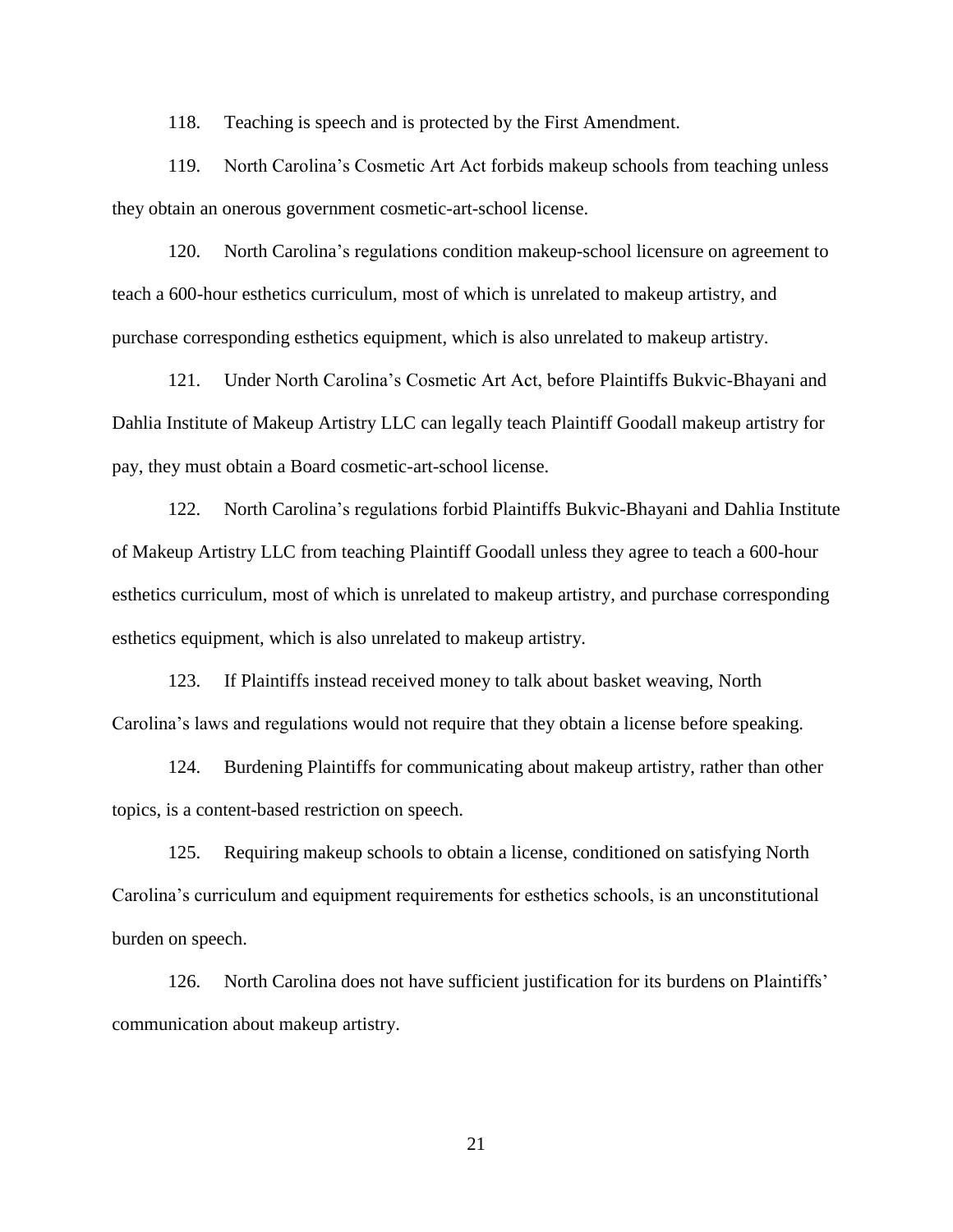127. Plaintiffs have no other adequate legal, administrative, or other remedy by which to prevent or minimize the continuing irreparable harm to their constitutional rights.

128. Unless Defendants are enjoined, Plaintiffs will continue to suffer irreparable harm.

129. Defendants' actions harm the public interest by depriving the public of additional and desired options in the marketplace, such as the option to attend the Dahlia Institute of Makeup Artistry. Unless Defendants are enjoined, the public will continue to suffer this harm.

#### **REQUEST FOR RELIEF**

Wherefore, Plaintiffs respectfully request relief as follows:

- A. A declaratory judgment by the Court, pursuant to 28 U.S.C. § 2201, declaring that, facially and as applied to Plaintiffs, and others like them, the restrictions and enforcement preventing Plaintiffs Bukvic-Bhayani and Dahlia Institute of Makeup Artistry LLC from operating an unlicensed makeup school open to Plaintiff Goodall and other students violate the First and Fourteenth Amendment to the United States Constitution;
- B. A preliminary injunction prohibiting Defendants and their agents from requiring Plaintiffs Bukvic-Bhayani or Dahlia Institute of Makeup Artistry LLC to obtain a cosmetic-art-school license before operating a makeup school open to Plaintiff Goodall and other students;
- C. A permanent injunction prohibiting Defendants and their agents from requiring Plaintiffs Bukvic-Bhayani or Dahlia Institute of Makeup Artistry LLC to obtain a cosmetic-art-school license before operating a makeup school open to Plaintiff Goodall and other students;